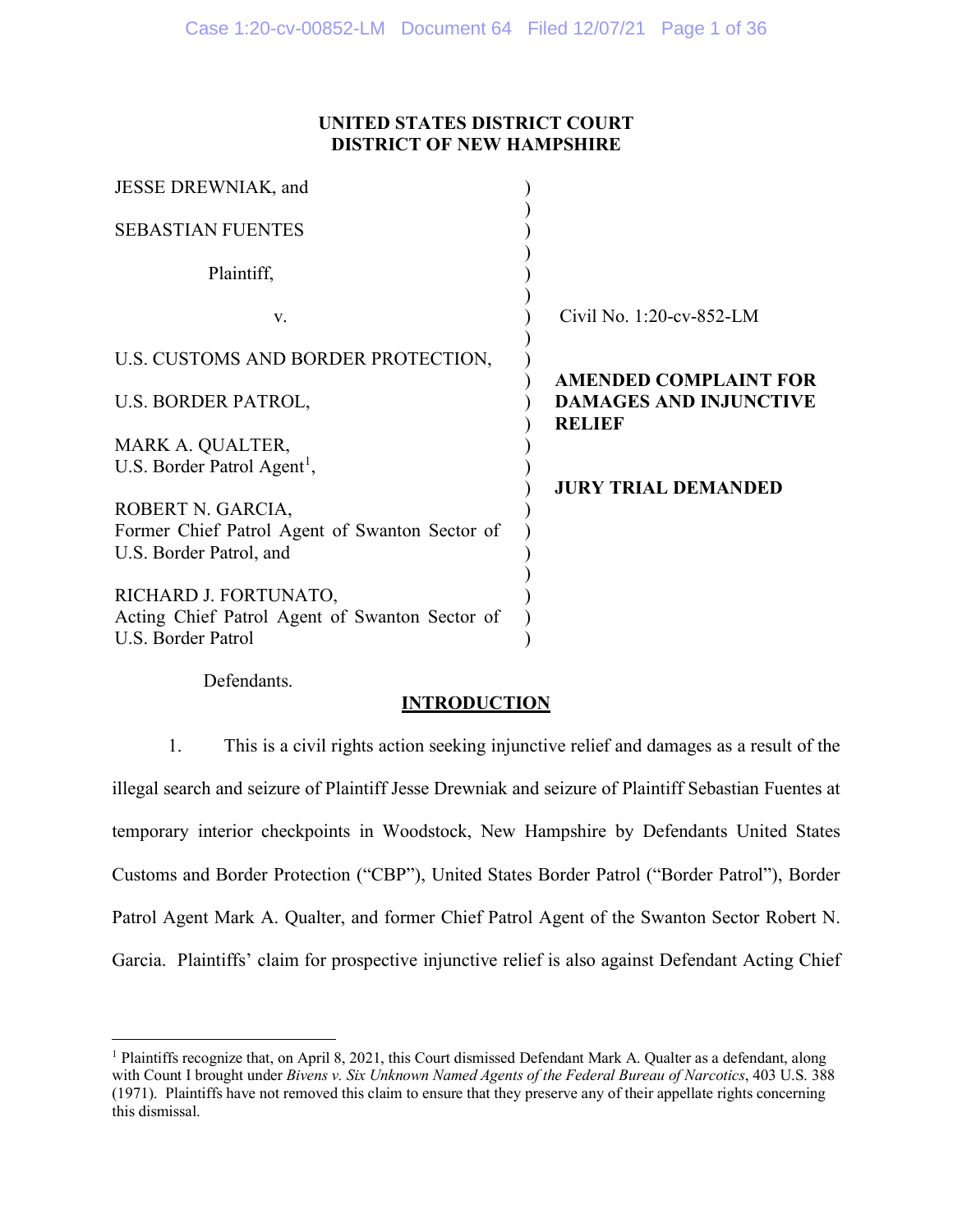#### Case 1:20-cv-00852-LM Document 64 Filed 12/07/21 Page 2 of 36

Patrol Agent of the Swanton Sector Richard J. Fortunato.

2. It is clearly established law that traffic checkpoints are unconstitutional when used for the primary purpose of general crime control. *City of Indianapolis v. Edmond*, 531 U.S. 32, 41- 42 (2000). In violation of this principle, Border Patrol agents have routinely erected a temporary interior checkpoint in Woodstock—approximately 90 driving miles from the Canadian border for the primary purpose of general crime control and drug interdiction.

3. From August 25-27, 2017, Border Patrol agents, in collaboration with the Woodstock Police Department ("WPD"), stopped every single vehicle traveling southbound on I-93 and used drug-sniffing dogs to inspect each vehicle. During this three-day checkpoint that caused lengthy traffic jams, Border Patrol stopped countless people without a warrant or reasonable suspicion of criminal activity. Because of the checkpoint, 33 people who were lawfully in the United States were arrested or summonsed for state drug-related offenses. Of these 33 individuals, 31 were charged in state court with violation-level offenses for allegedly possessing small amounts of drugs for personal use (mostly marijuana or marijuana derivatives). No individual was summonsed or charged with unlawfully crossing the Canadian border.

4. Plaintiff Jesse Drewniak is a United States citizen, a resident of New Hampshire, and one of the persons Defendants' unconstitutionally seized during this temporary interior checkpoint. On August 26, 2017, Mr. Drewniak was a passenger in a vehicle driving southbound on I-93 in Woodstock on his way home to Hudson from a fishing trip in the White Mountains. During this journey home, Border Patrol stopped and searched him as part of this checkpoint. Border Patrol agents illegally detained and searched Mr. Drewniak for almost an hour, searching inside the entirety of the vehicle, with Defendant Agent Mark Qualter, on information and belief, shouting in his face "WHERE'S THE FUCKING DOPE?" After detecting a small quantity of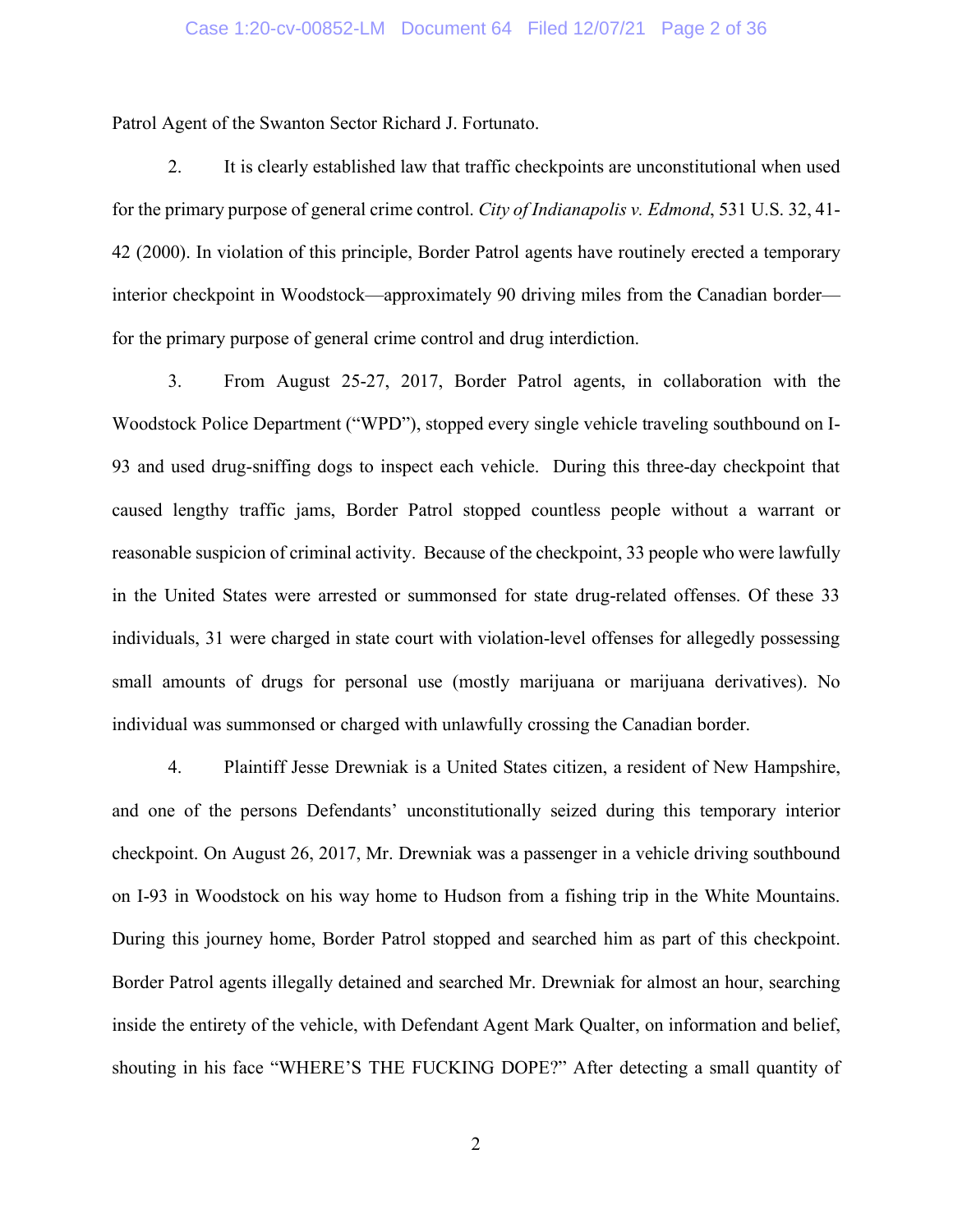#### Case 1:20-cv-00852-LM Document 64 Filed 12/07/21 Page 3 of 36

hashish oil for a vaping device, Border Patrol agents turned Mr. Drewniak over to a WPD Sergeant who was assisting with the unconstitutional checkpoint. The Sergeant then charged Mr. Drewniak with the state law violation-level offense of unlawful possession of a prohibited substance. Border Patrol records indicate that the agent directly involved in this search and seizure was Defendant Mark A. Qualter*.* There were at least two additional Border Patrol agents involved in this search and seizure that Plaintiff Mr. Drewniak has not yet identified.

5. The direct collaboration between Border Patrol and the WPD demonstrates how the primary purpose of this August 2017 checkpoint was drug interdiction in clear violation of *Edmond*. For example, in a *Union Leader* interview, WPD Chief Ryan Oleson acknowledged that Border Patrol has "a lot more leeway" to conduct a drug-sniffing-dog examination, whereas "he could not use a dog to search a car unless he has a suspicion of drug possession that he can articulate."<sup>[2](#page-2-0)</sup>

6. The 2nd Circuit (District Division) in Plymouth reviewed the charges against Mr. Drewniak and 15 others arising out of the August 2017 checkpoint, and suppressed all the evidence seized. *See McCarthy* Order *Ex. A*, *New Hampshire v. McCarthy*, Docket No. 469-2017-CR-01888 (2nd Cir. Dist. Div. Plymouth, Grafton, May 1, 2018). After hearing testimony from three Border Patrol agents, including Defendant Mark Qualter, Judge Thomas Rappa, Jr. found that Border Patrol used the checkpoint for the impermissible purpose of general crime control, not immigration enforcement. As Judge Rappa concluded, "while the stated purpose of the checkpoints … was screening for immigration violations[,] the primary purpose of the action was detection and seizure of drugs." *Id.* at \*11-12. In other words, the August 2017 checkpoint was

<span id="page-2-0"></span><sup>2</sup> *See* Mark Hayward, *Border Patrol arrests 25 illegals at I-93 roadblock, seizes pounds of pot,* Union Leader (Aug. 29, 2017), [https://www.unionleader.com/news/crime/us-border-patrol-arrests-25-illegals-at-i-93-roadblock-seizes](https://www.unionleader.com/news/crime/us-border-patrol-arrests-25-illegals-at-i-93-roadblock-seizes-pounds-of-pot/article_b33260da-4ea6-59ad-a44d-6a9f0ba3ce4f.html)[pounds-of-pot/article\\_b33260da-4ea6-59ad-a44d-6a9f0ba3ce4f.html.](https://www.unionleader.com/news/crime/us-border-patrol-arrests-25-illegals-at-i-93-roadblock-seizes-pounds-of-pot/article_b33260da-4ea6-59ad-a44d-6a9f0ba3ce4f.html)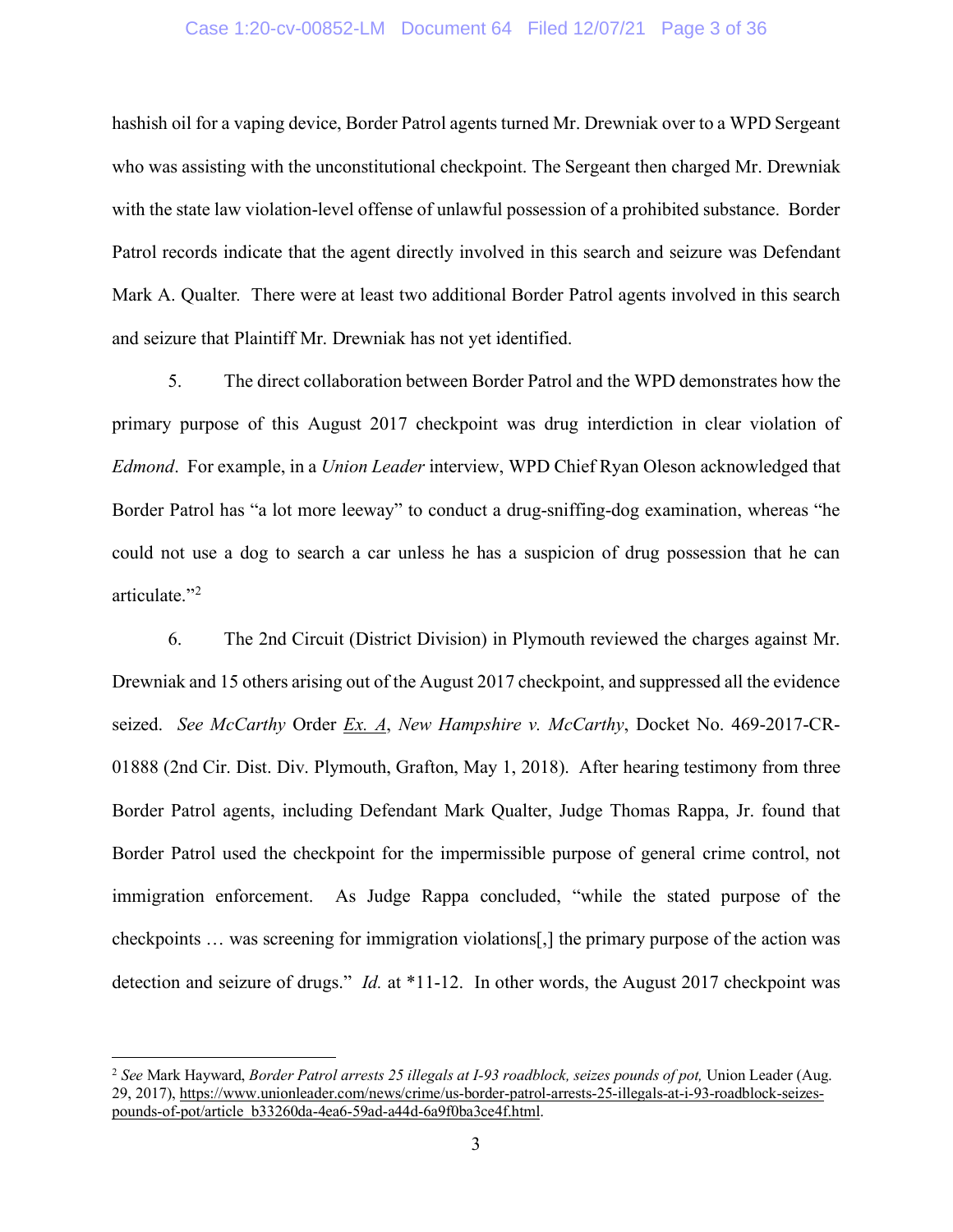#### Case 1:20-cv-00852-LM Document 64 Filed 12/07/21 Page 4 of 36

pretextual where Border Patrol used the ruse of immigration enforcement to engage in general crime control in violation of *Edmond*. Following this suppression, the State voluntarily dismissed all charges against Mr. Drewniak and the 15 other individuals.

7. Because of the August 2017 checkpoint, Mr. Drewniak suffered harm from the invasion of his constitutional rights during this lengthy warrantless seizure, as well as economic harm during the period that a charge remained pending against him. He seeks compensatory and punitive damages against the Border Patrol agents involved in this seizure under *Bivens v. Six Unknown Named Agents of the Federal Bureau of Narcotics*, 403 U.S. 388 (1971).

8. Additionally, there is a substantial risk that harm from the unconstitutional checkpoint will recur as to Mr. Drewniak. Mr. Drewniak frequently travels to the White Mountains each summer<sup>[3](#page-3-0)</sup>—the time that Border Patrol has historically been the most active at the Woodstock checkpoint, stopping countless people each time. Mr. Drewniak seeks declaratory and injunctive relief against CBP, Border Patrol, and the Chief Patrol Agent for the Swanton Sector to prevent them from further invasions of his rights in the future.

9. Plaintiff Sebastian Fuentes is a United States citizen, a resident of New Hampshire, and another one of the persons Defendants' unconstitutionally seized during these temporary interior checkpoints. Mr. Fuentes was first ensnared in the Woodstock checkpoint in the Fall of 2017—likely the August 2017 checkpoint—as he was traveling on I-93 South from his then place of employment at the Omni Mount Washington Resort in Bretton Woods, New Hampshire to his home in Thornton, New Hampshire—a town in the White Mountains that is directly south of Woodstock. Mr. Fuentes was deeply troubled by his experience in this checkpoint, and he subsequently went through the Woodstock checkpoint when it was set up on August 21, 2018 and

<span id="page-3-0"></span><sup>3</sup> *See supra* note 21.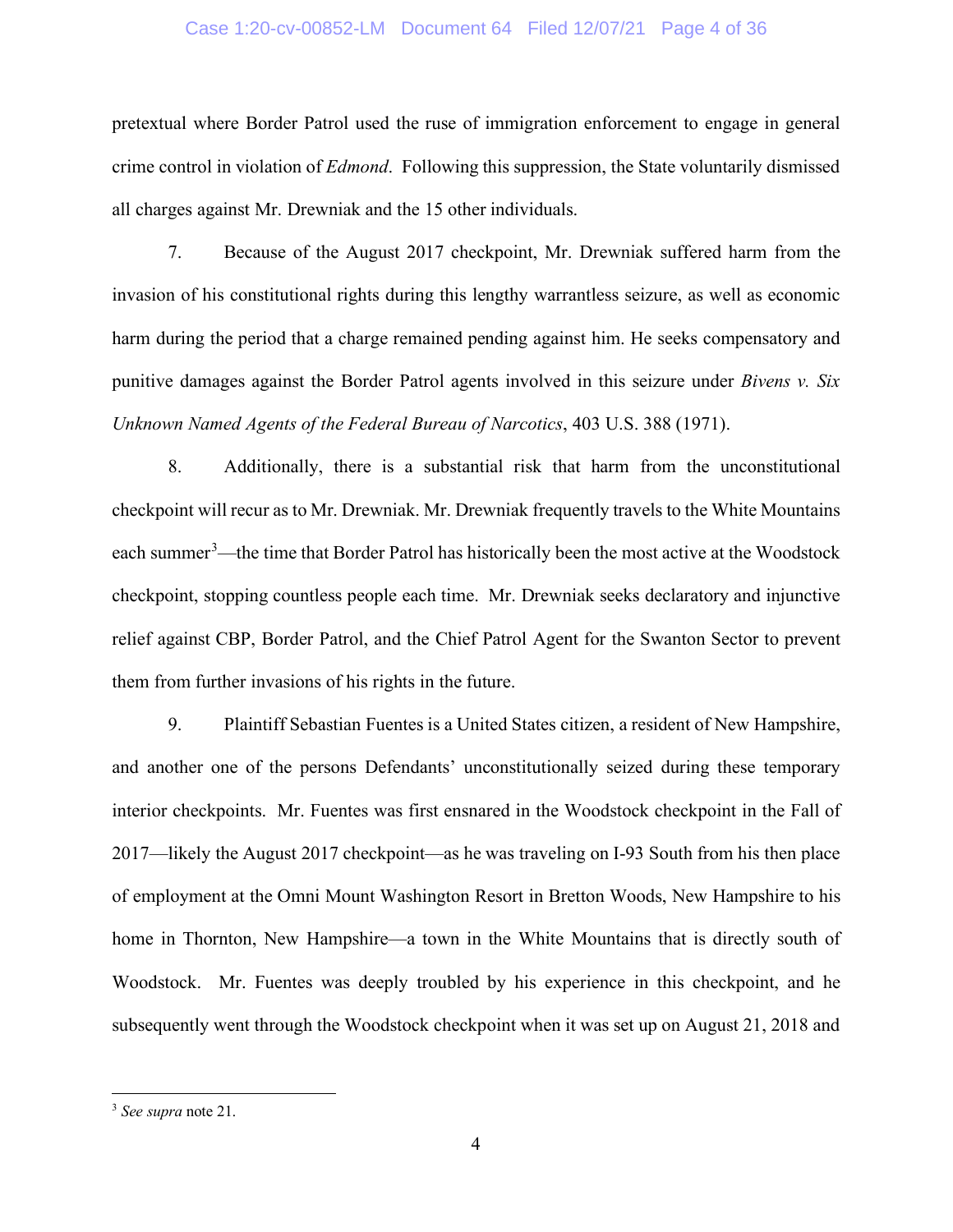#### Case 1:20-cv-00852-LM Document 64 Filed 12/07/21 Page 5 of 36

June 9, 2019 to chronicle by video his experience in these checkpoints, how they are conducted, and his objection to them.

10. There is also a substantial risk that harm from these unconstitutional checkpoints will recur as to Mr. Fuentes. Living one town away from Woodstock and just over five driving miles from where the checkpoint occurred, Mr. Fuentes drives in the precise location of the Woodstock checkpoints virtually every day, including when driving southbound on I-93 towards his home (i) from his current place of employment at the Mountain View Grand Resort and Spa in Whitefield, New Hampshire (at least five days a week), and (ii) from where his children live in the North Country of New Hampshire (Littleton) and the Northeast Kingdom of Vermont. Accordingly, Mr. Fuentes seeks declaratory and injunctive relief against CBP, Border Patrol, and the Chief Patrol Agent for the Swanton Sector to prevent them from further invasions of his rights in the future.

#### **JURISDICTION AND VENUE**

11. This Court has subject matter jurisdiction pursuant to 28 U.S.C. §§ 1331 and  $1343(a)(3)$ .

12. This complaint is for damages by Mr. Drewniak based upon civil rights violations committed by federal officials contrary to the Fourth Amendment to the United States Constitution. This case is brought against Border Patrol agents and supervisors pursuant to *Bivens v. Six Unknown Named Agents of the Federal Bureau of Narcotics*, 403 U.S. 388 (1971) and the Fourth Amendment to the United States Constitution. This case is also brought under the Declaratory Judgment Act, 28 U.S.C. § 2201, and seeks injunctive relief under Fed. R. Civ. P. 65.

13. This Court has authority to award reasonable costs and attorney's fees pursuant to 28 U.S.C. § 2412.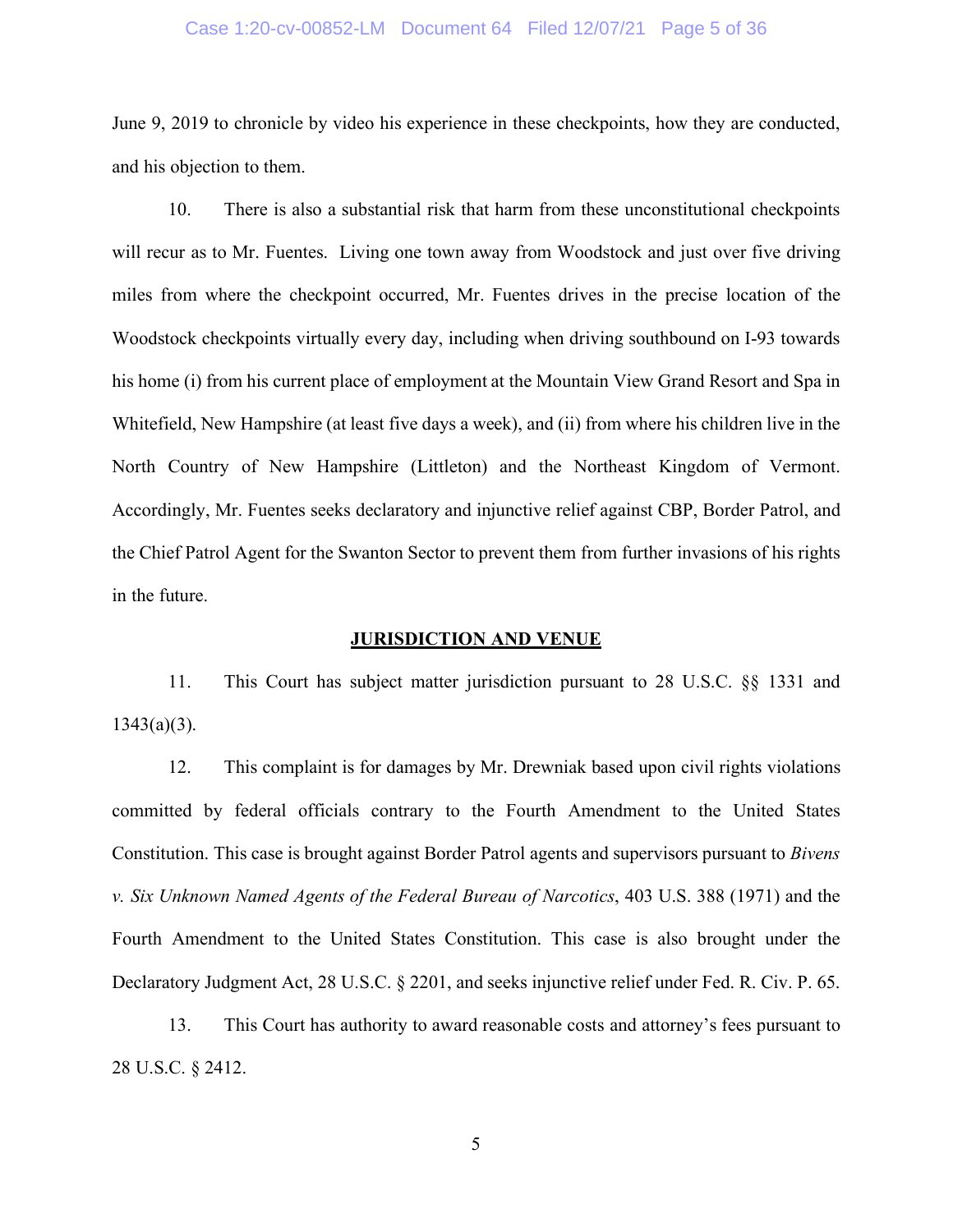14. Venue is proper in the District of New Hampshire because a substantial part of the events complained of and giving rise to Plaintiffs' claims occurred in this District. *See* 28 U.S.C. §§ 1391(b), 1391(e), 1402(b).

#### **PARTIES**

15. Plaintiff Jesse Drewniak is a United States citizen currently residing in Hudson, New Hampshire.

16. Plaintiff Sebastian Fuentes is a United States citizen currently residing in Thornton, New Hampshire—a town in which I-93 passes that is immediately south of Woodstock.

17. Defendant CBP is the sub-agency of the U.S. Department of Homeland Security ("DHS"), and the parent agency of Defendant United States Border Patrol. CBP is responsible for the initial processing and detention of noncitizens who are apprehended near the United States border, including at ports of entry.

18. Defendant United States Border Patrol operates within CBP. While CBP officers are stationed at ports of entry, Border Patrol agents are present along United States borders (between ports of entry) and in the interior of the United States.

19. Defendant Mark A. Qualter, at all times relevant to this complaint, was a Border Patrol agent. He is sued in his personal capacity. At all times relevant to this complaint, Defendant Qualter acted under color of law. Agent Qualter searched and seized Plaintiff during the August 2017 checkpoint without a warrant or any reasonable suspicion of criminal activity.

20. Defendant Robert N. Garcia was the Chief Border Patrol Agent for the Swanton Sector. He was also the former Deputy Chief Border Patrol Agent of the Swanton Sector, serving in that role during the August 2017 checkpoint. The Swanton Sector covers (i) the entire State of Vermont, (ii) Clinton, Essex, Franklin, St. Lawrence, and Herkimer counties of New York, and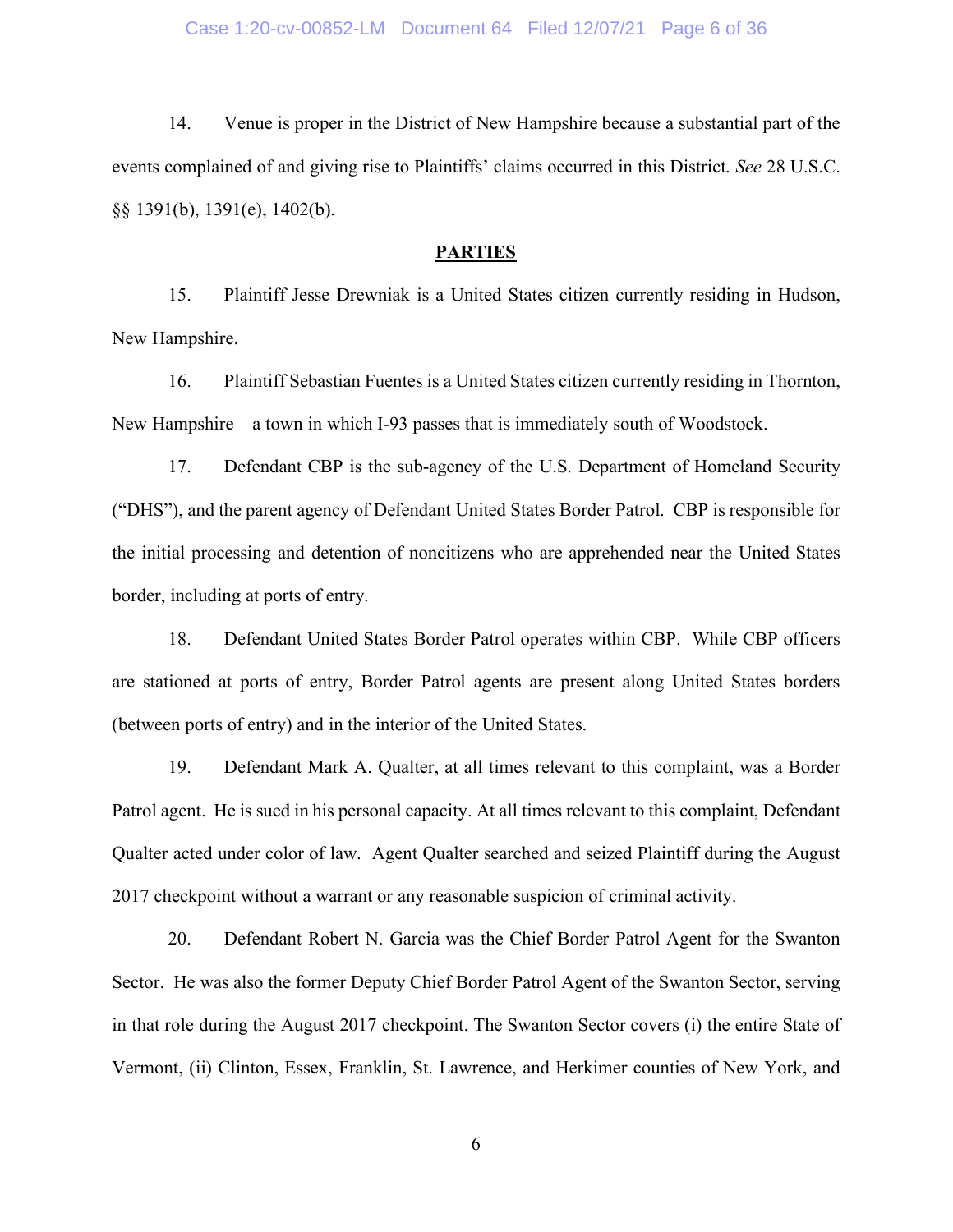(iii) Coos, Grafton, and Carroll counties of New Hampshire. Mr. Garcia is sued in his official capacity. At all times relevant to this complaint, Mr. Garcia acted under color of law.

21. Defendant Richard J. Fortunato is currently the Acting Chief Border Patrol Agent for the Swanton Sector. Mr. Fortunato is sued in his official capacity. At all times relevant to this complaint, Mr. Fortunato acted or will act under color of law.

#### **FACTS**

## **I. Border Patrol Checkpoints for the Primary Purpose of Drug Interdictions Violate Federal Law and the Fourth Amendment**

22. By statute, CBP and Border Patrol claim the authority to conduct stops and warrantless searches, including at traffic checkpoints, on vessels, trains, aircraft, or other vehicles anywhere within "a reasonable distance from any external boundary of the United States." *See* 8 U.S.C. § 1357(a)(3). A federal regulation defines a "reasonable distance" as "100 air miles from any external boundary of the United States." *See* 8 C.F.R. § 287.1(a)(2). An "external boundary" is defined as "the land boundaries and the territorial sea of the United States extending 12 nautical miles from the baselines of the United States determined in accordance with international law." 8 C.F.R.  $\S$  287.1(a)(1).

23. Approximately two-thirds of the U.S. population live within this so-called 100-mile zone, which encompasses the entirety of the states of Connecticut, Delaware, Florida, Hawaii, Maine, Massachusetts, New Hampshire, New Jersey, New York, Rhode Island, and Vermont.

24. Although CBP and Border Patrol often assert sweeping authority, their actual power is circumscribed not only by the express terms of the statute, *see* 8 U.S.C. § 1357(a)(3), but also by the limitations of the Fourth Amendment to the United States Constitution. Both prohibit warrantless searches for the purpose of general crime control in the interior of the United States.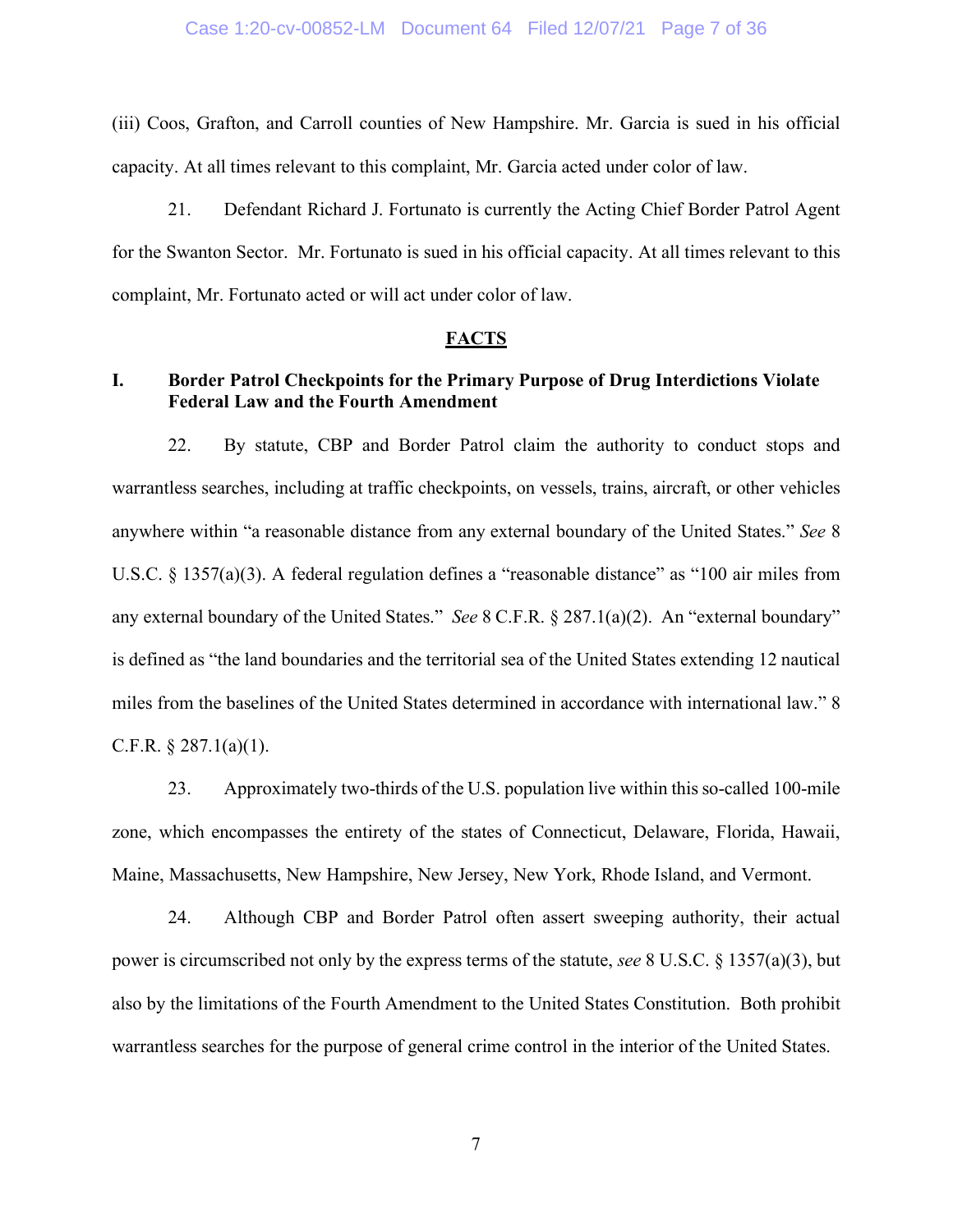### Case 1:20-cv-00852-LM Document 64 Filed 12/07/21 Page 8 of 36

25. Under 8 U.S.C. § 1357(a)(3), a Border Patrol agent is authorized to conduct a search only "*for the purpose of patrolling the border to prevent the illegal entry of aliens into the United States*[.]" (emphasis added). This statute does not authorize Border Patrol agents to stop or search vehicles in the interior of the United States for the purposes of general crime control. Nor does the statute authorize dragnet searches for other types of immigration violations. Instead, the statutory authority is limited to "patrolling the border to prevent the illegal entry" of individuals into the United States.  $8$  U.S.C.  $\frac{6}{7}$  1357(a)(3).

26. Echoing established constitutional principles, federal regulations emphasize that immigration enforcement officials—including Border Patrol agents—must have a "reasonable suspicion, based upon specific articulable facts, that the person being questioned is, or is attempting to be, engaged in an offense against the United States or is an [individual] illegally in the United States" before a vehicle stop may be initiated. *See* 8 C.F.R. § 287.8(b)(2).

27. Fundamentally, warrantless and suspicionless stops at checkpoints for the general purpose of crime control violate the Fourth Amendment to the United States Constitution. No act of Congress or agency regulation "can authorize a violation of the Constitution." *United States v. Brignoni–Ponce*, 422 U.S. 873, 877 (1975) (quoting *Almeida–Sanchez v. United States*, 413 U.S. 266, 272 (1973)).

28. These suspicionless interior checkpoints are unconstitutional under the Fourth Amendment when used for the "general interest in crime control." *City of Indianapolis v. Edmond*, 531 U.S. 32, 41-42 (2000). Drug enforcement is the perfect example of general crime control, and checkpoints for the purpose of drug interdiction violate the Fourth Amendment. *Id.* As the Court explained in *Edmond*, "We cannot sanction stops justified only by the generalized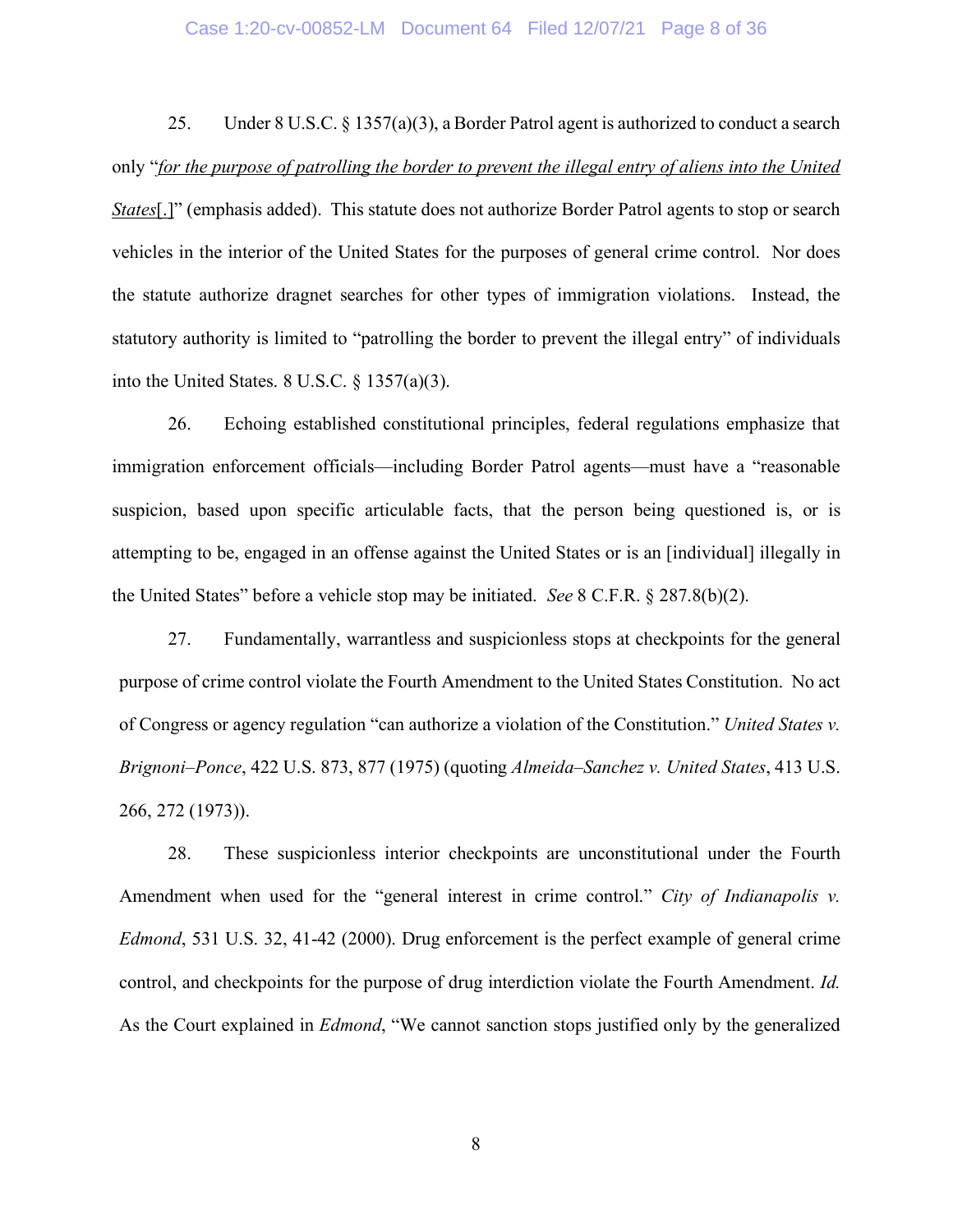#### Case 1:20-cv-00852-LM Document 64 Filed 12/07/21 Page 9 of 36

and ever-present possibility that interrogation and inspection may reveal that any given motorist has committed some crime." *Id.* at 44.

29. The Supreme Court has also held that interior Border Patrol checkpoints are consistent with the Fourth Amendment only if (i) they are limited to a "brief detention of travelers" during which the vehicle's occupants are subjected to a "brief question or two" about their citizenship status, and (ii) Border Patrol can show that their effectiveness at minimizing illegal entry from the border outweighs the degree of intrusion on individual rights. *See, e.g.*, *United States v. Martinez-Fuerte*, 428 U.S. 543, 554, 558 (1976). In other words, a checkpoint's reasonableness "still depends on a balancing of the competing interests at stake and the effectiveness of the program." *Edmond*, 531 U.S at 47; *see also Jasinski v. Adams*, 781 F.2d 843, 849 (11th Cir. 1986) (per curiam) ("Plaintiff alleges that the checkpoint was merely a 'dragnet' to catch illegal aliens travelling in south Florida, regardless of their point of entry. If true, these allegations could constitute an abuse of administrative discretion and might establish defendant Mongiello's liability.") (internal citations omitted).

30. In determining the purpose of an interior Border Patrol checkpoint, courts consider record evidence regarding the effectiveness of the checkpoint with respect to its stated goal. For example, one of the permanent checkpoints at issue in *Martinez-Fuerte* led to the apprehension of some 17,000 undocumented individuals in 1973. The same checkpoint yielded "725 deportable [individuals] in 171 vehicles" over an eight-day period. *Martinez-Fuerte*, 428 U.S. at 554. When evaluating the constitutionality of that permanent checkpoint, the Court credited these statistics as support for the effectiveness of that checkpoint in furthering its stated purpose of minimizing unlawful immigration from the border. *See id.* Indeed, in *Martinez-Fuerte*, the Court focused on evidence that highways at issue there would provide undocumented individuals *who snuck across*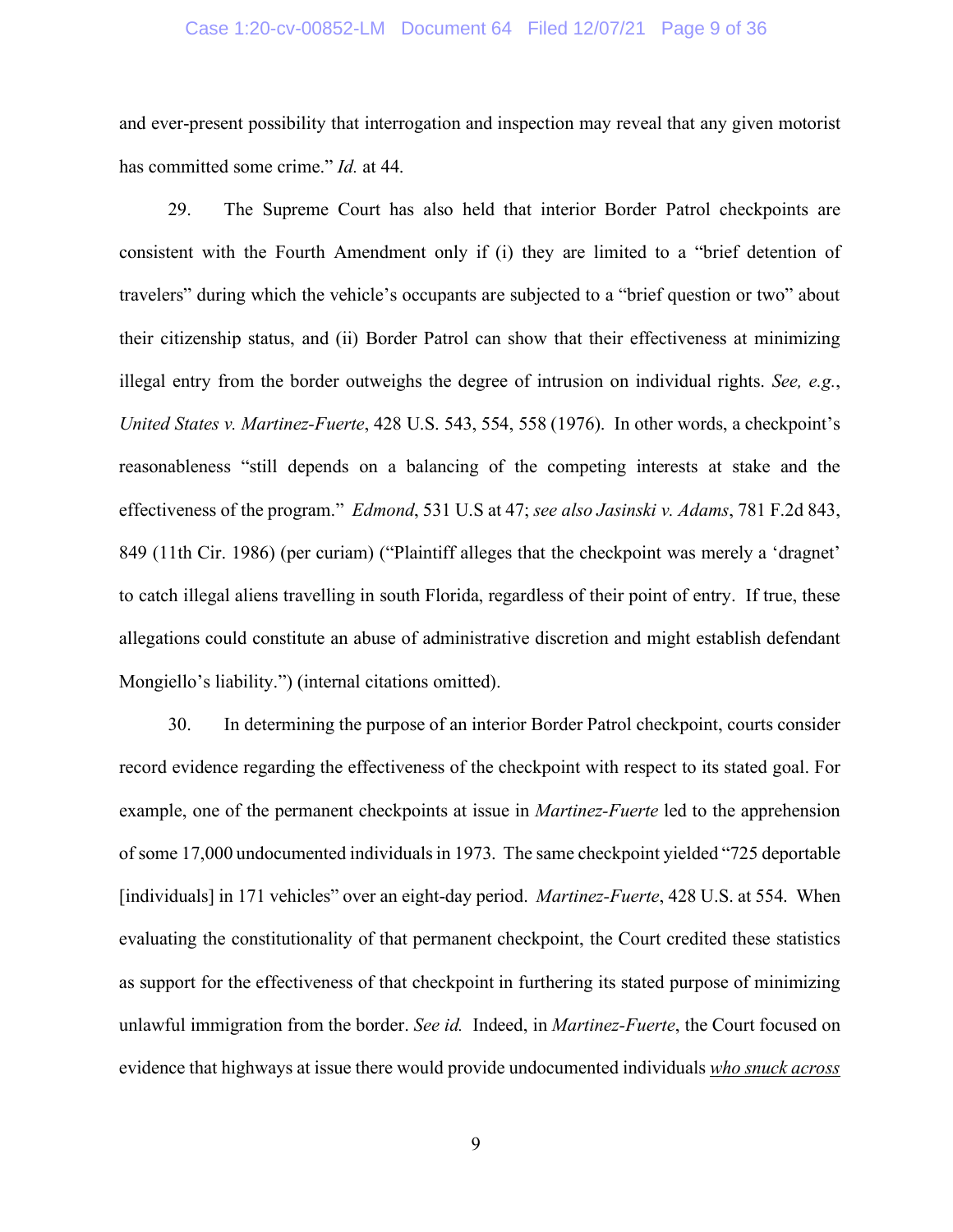### Case 1:20-cv-00852-LM Document 64 Filed 12/07/21 Page 10 of 36

*the U.S./Mexico border* "a quick and safe route into the interior." *Id.* at 557. The "reasonableness" analysis in *Martinez-Fuerte* also includes consideration of the location, method of operation, and other logistics about the interior checkpoints, to assess the degree of intrusion on individuals. *See United States v. Soto-Zuniga*, 837 F.3d 992 (9th Cir. 2016).

31. Significantly, *Martinez-Fuerte* did not hold that *all* interior Border Patrol checkpoints are *per se* constitutional. Rather, the Court expressly emphasized that its holding as to the permanent checkpoints at issue there was "limited to the type of stops described in this opinion." 428 U.S. at 567. Indeed, as explained below, the specific circumstances of the temporary interior Border Patrol checkpoint in Woodstock render it unconstitutional. Its effectiveness (if any) at minimizing illegal entry from the Canadian border has been (and is) outweighed by the degree of intrusion on the rights of people detained at the checkpoint without a warrant or any reasonable suspicion of criminal activity.

### **II. Border Patrol Traffic Checkpoints and the Enforcement of Domestic Drug Laws**

32. CBP is the largest and best-funded law enforcement agency in the country. In 2017, CBP's budget was more than \$13 billion, and the President's budget for 2020 would have increased that amount to \$18.2 billion. For comparison, the operating budget for the largest police department in the country, the New York City Police Department, is slightly more than \$5 billion, totaling almost \$11 billion once expenses like pensions and fringe benefits are included.

33. Over the years, Border Patrol has assumed an increasing role in drug law enforcement. (As recent events have demonstrated, CBP's activities have even exceeded drug and immigration enforcement.<sup>[4](#page-9-0)</sup>)

<span id="page-9-0"></span><sup>4</sup> In May 2020, CBP flew military-grade drones over protests in Minneapolis following the police murder of George Floyd. *See* Geneva Sands, *Customs and Border Protection Drone Flew Over Minneapolis to Provide Live Video to Law Enforcement*, CNN (May 29, 2020), [https://www.cnn.com/2020/05/29/politics/cbp-drone-](https://www.cnn.com/2020/05/29/politics/cbp-drone-minneapolis/index.html)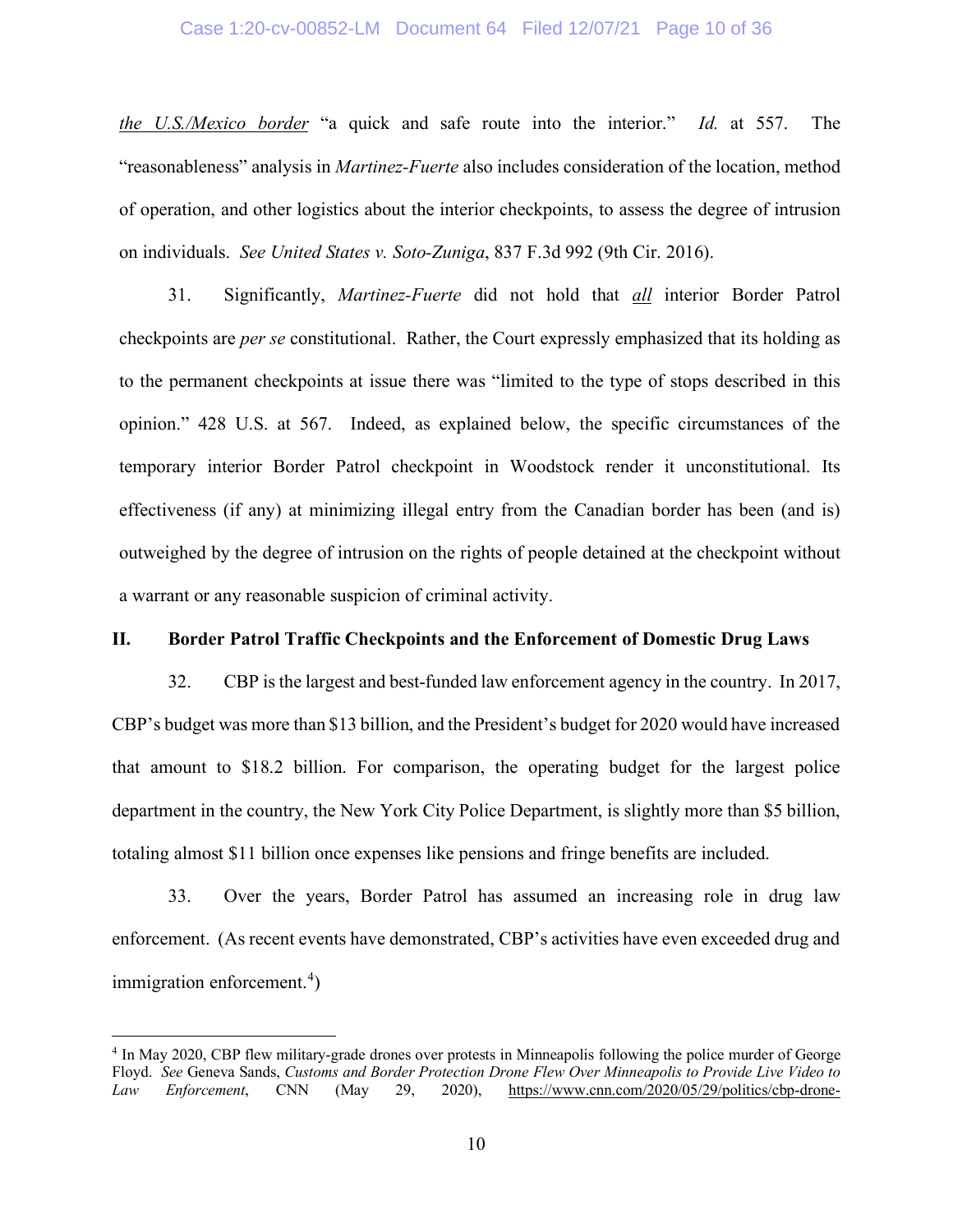### Case 1:20-cv-00852-LM Document 64 Filed 12/07/21 Page 11 of 36

34. Border Patrol seizes a substantial amount of drugs at interior traffic checkpoints. In 2009, the Government Accounting Office ("GAO") found that "[c]heckpoints have contributed to the Border Patrol's ability to … seize illegal drugs," with drugs seized from checkpoints amounting to "over one-third of the Border Patrol's total drug seizures" at that time.

35. Over the past eleven years, Border Patrol has continued to seize a large volume of drugs following encounters at interior checkpoints. For example, from October 2019 to May 2020, the Border Patrol made the following drug seizures at checkpoints:

> Monthly U.S. Border Patrol Nationwide Checkpoint Drug **Seizures** Numbers below reflect FY20 To Date (TD) May.

> Fiscal Year 2020 runs October 01, 2019 - September 30, 2020.

|                 | Marijuana | Cocaine | <b>Heroin</b> | Methamphetamine Fentanyl |    | Other          |
|-----------------|-----------|---------|---------------|--------------------------|----|----------------|
| October         | 2,431     | 462     | 22            | 2,313                    | 35 | 109            |
| November        | 3,662     | 292     | 69            | 493                      | 36 | 100            |
| <b>December</b> | 3,066     | 177     | 21            | 383                      | 6  | 4              |
| January         | 925       | 126     | 87            | 963                      | 9  | 63             |
| February        | 3,351     | 156     | $11\,$        | 815                      | 14 | $\overline{2}$ |
| March           | 2,296     | 229     | 9             | 367                      | 35 | 9              |
| April           | 2,057     | 119     | 3             | 756                      | 32 | 264            |
| May             | 2,780     | 193     | 10            | 759                      | 18 | 32             |
| June            |           |         |               |                          |    |                |
| July            |           |         |               |                          |    |                |
| August          |           |         |               |                          |    |                |
| September       |           |         |               |                          |    |                |

\*weights are in pounds (lb)

[minneapolis/index.html.](https://www.cnn.com/2020/05/29/politics/cbp-drone-minneapolis/index.html) The Department of Homeland Security also has deployed helicopters, airplanes, and drones over 15 cities where demonstrators gathered to protest the murder of George Floyd, logging at least 270 hours of surveillance according to CBP data. *See* Zolan Kanno-Youngs, U.S. Watched George Floyd Protests in 15 Cities Using Aerial Surveillance, N.Y. Times (June 19, 2020), [https://www.nytimes.com/2020/06/19/us/politics/george](https://www.nytimes.com/2020/06/19/us/politics/george-floyd-protests-surveillance.html?smid=tw-share)[floyd-protests-surveillance.html?smid=tw-share.](https://www.nytimes.com/2020/06/19/us/politics/george-floyd-protests-surveillance.html?smid=tw-share) CBP also deployed agents to Washington D.C. amid the protests of the murder of George Floyd.<sup>4</sup> Most recently, CBP agents have been stationed as federal paramilitary forces in Portland, Oregon to crack down on protestors, using "force and unmarked vehicles to transport arrested protesters." *See* Mark Hosenball, *U.S. Homeland Security Confirms Three Units Sent Paramilitary Officers to Portland*, Reuters (July 21, 2021), [https://www.reuters.com/article/us-global-race-protests-agents/us-homeland-security-confirms](https://www.reuters.com/article/us-global-race-protests-agents/us-homeland-security-confirms-three-units-sent-paramilitary-officers-to-portland-idUSKCN24M2RL)[three-units-sent-paramilitary-officers-to-portland-idUSKCN24M2RL.](https://www.reuters.com/article/us-global-race-protests-agents/us-homeland-security-confirms-three-units-sent-paramilitary-officers-to-portland-idUSKCN24M2RL)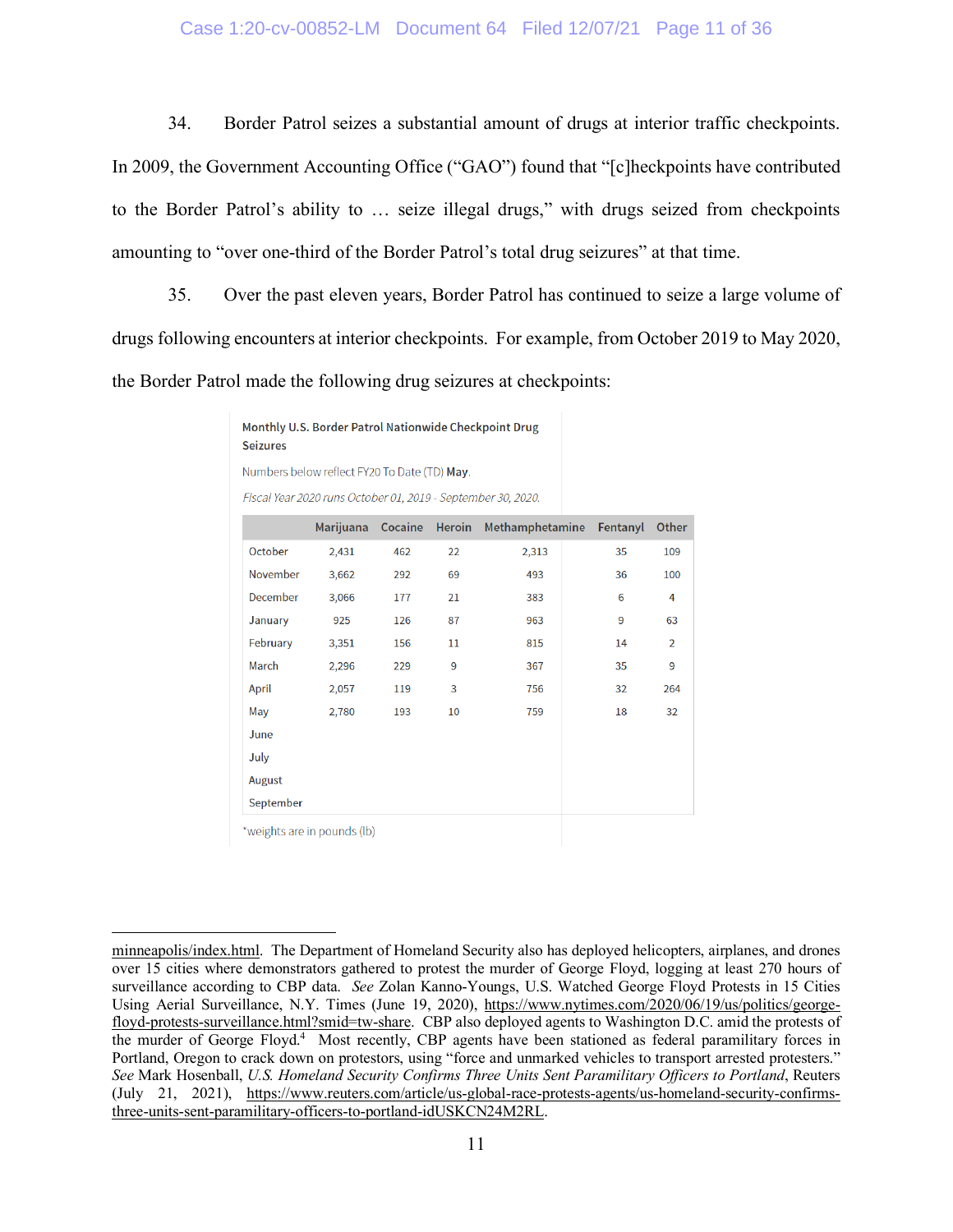### Case 1:20-cv-00852-LM Document 64 Filed 12/07/21 Page 12 of 36

36. Although CBP claims that interior checkpoints across the country are also for the purpose of detecting and apprehending undocumented individuals attempting to travel further into the interior of the United States after evading detection at the border, the agency does not publish any data on the number of such individuals detected at checkpoints across the country, including whether any of the individuals apprehended actually had crossed the border unlawfully.

37. According to Border Patrol data nationwide (not limited to checkpoints), apprehensions in fiscal year 2019 in Border Patrol's "northern border sectors," including the Swanton sector, formed a small fraction of total apprehensions across the country.<sup>[5](#page-11-0)</sup> Specifically, there were 4,408 apprehensions in the northern border sectors, approximately 0.5% of the total 859,501 apprehensions across the country. CBP provides no publicly available data on how many of those apprehensions arose from checkpoints, nor how many people apprehended at checkpoints had recently crossed the border.

38. Border Patrol's northern border sectors, including the Swanton sector, are responsible for a much larger percentage of Border Patrol's drug seizures. In fiscal year 2019, for example, Border Patrol's northern border sectors were responsible for approximately 7% to 30% of drug apprehensions. Specifically, Border Patrol's northern border sectors made up approximately 7.5% of total marijuana seizures, 7% of cocaine seizures, 9% of heroin seizures, 30% of methamphetamine seizures, 4% of ecstasy seizures, and 12% of other seizures of drugs.

39. Additionally, in at least some sectors along the northern border, there has been more outbound migration into Canada than there is inbound traffic in recent years, including in 2017. For example, public information shows that most of the traffic in the Houlton Sector (in Maine, neighboring the Swanton Sector) has "more outbound traffic occurrences" going into Canada "than

<span id="page-11-0"></span><sup>5</sup> The "northern border sectors" includes the Blaine, Buffalo, Detroit, Grand Forks, Havre, Houlton, Spokane, and Swanton Sectors.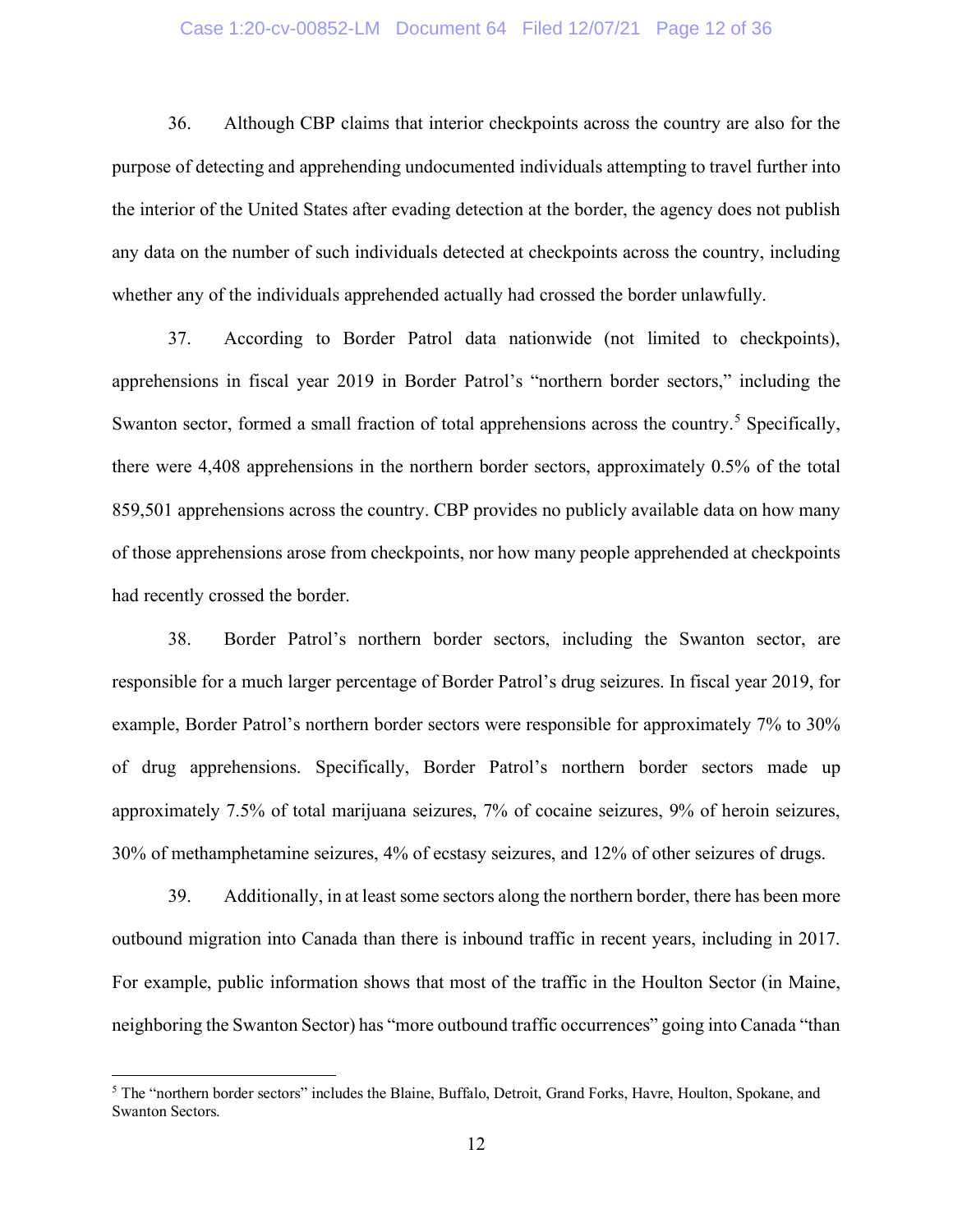illegal entries from Canada" during FY17—a trend that CBP projects will "likely increase" in the future.

#### **III. Border Patrol Checkpoints in New Hampshire and Northern New England**

40. CBP and Border Patrol have a practice and custom of conducting unconstitutional Border Patrol checkpoints in northern New England.

41. Indeed, in recent years, CBP has ramped up temporary interior Border Patrol checkpoints in northern New England, staging at least ten temporary checkpoints in the interior of New Hampshire from 2017 to the present. Unsurprisingly, these checkpoints have predominantly resulted in drug seizures, as well as intimidating and harassing drivers and passengers.

42. For example, on two separate occasions from August 25-27, 2017 and September 26-28, 2017, Border Patrol instituted temporary interior checkpoints southbound on I-93 in Woodstock, New Hampshire. Woodstock is a small town (population 1,374) located in the White Mountains—a popular tourist attraction—that is approximately 90 driving miles from the Canadian border.

43. During these August and September 2017 checkpoints, Border Patrol stopped vehicles and directed them to a primary checkpoint location where Border Patrol agents asked about passengers' citizenship. While these vehicles were stationary, Border Patrol agents without any reasonable suspicion of criminal activity—used drug-detection dogs to perform "preprimary free air sniffs" of the vehicles waiting to go through the primary checkpoint. This tactic is unconstitutional under the New Hampshire Constitution. *See State v. Pellicci*, 580 A.2d 710, 716 (N.H. 1990) (holding that a canine sniff is a search under the New Hampshire Constitution that requires a reasonable suspicion of criminal activity). If a dog alerted to an odor that it is trained to detect, the K9-agent alerted the primary agent who then sent the vehicle to a secondary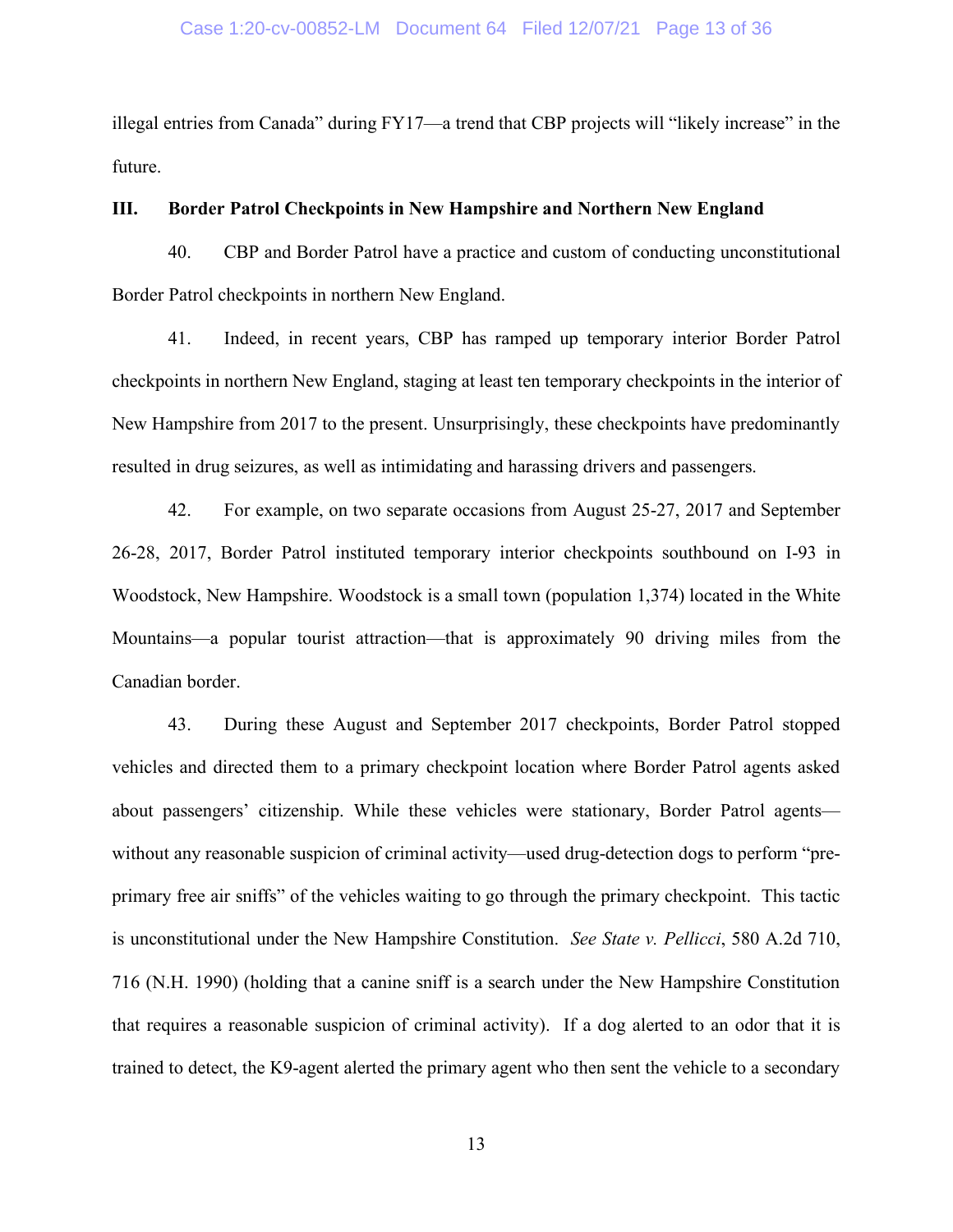#### Case 1:20-cv-00852-LM Document 64 Filed 12/07/21 Page 14 of 36

checkpoint for further investigation. Once in the secondary checkpoint, Border Patrol agents searched the vehicles.

44. During the August 2017 checkpoint, if alleged contraband was found, Border Patrol surrendered it to the Woodstock Police Department, which was at the scene of the checkpoint. The WPD then charged these individuals in state court for violating state drug laws.

45. Similarly, during the September 2017 checkpoint, if alleged contraband was found, Border Patrol surrendered it to the New Hampshire State Police, which was at the scene of the checkpoint. The State Police then charged these individuals in state court for violating state drug laws.

46. Border Patrol knew from the outset that its primary purpose would be to catch people for drug offenses during these August and September 2017 checkpoints. This is why Border Patrol engaged the WPD and the State Police about the possibility of collaborating well before these checkpoints began. This is why Border Patrol asked the State Police via email as early as July 24, 2017 whether individuals caught with marijuana could be charged with a crime.<sup>[6](#page-13-0)</sup> This is why, during the August and September 2017 checkpoints, the WPD and State Police responded to calls from Border Patrol to charge individuals allegedly caught with drugs. This is why, during the August 2017 checkpoint, the WPD was on the scene to observe Border Patrol's use of dog-sniff searches (which, according to the WPD chief in an interview with the *Union Leader*, was "impressive to watch"<sup>[7](#page-13-1)</sup>). This is why one Border Patrol official told the WPD police chief via email on August 28, 2017 that, "[w]ithout you folks [the WPD,] we [Border Patrol] would have

<span id="page-13-0"></span><sup>6</sup> Border Patrol specifically asked in this email in part: "When we do the checkpoint we will probably have some personal use seizures. Our federal attorney will not prosecute that amount of marijuana. Do your guys or local police in general still ticket for this type of thing?"

<span id="page-13-1"></span><sup>7</sup> *See* Mark Hayward, *Border Patrol arrests 25 illegals at I-93 roadblock, seizes pounds of pot,* Union Leader (Aug. 29, 2017), [https://www.unionleader.com/news/crime/us-border-patrol-arrests-25-illegals-at-i-93-roadblock-seizes](https://www.unionleader.com/news/crime/us-border-patrol-arrests-25-illegals-at-i-93-roadblock-seizes-pounds-of-pot/article_b33260da-4ea6-59ad-a44d-6a9f0ba3ce4f.html)[pounds-of-pot/article\\_b33260da-4ea6-59ad-a44d-6a9f0ba3ce4f.html.](https://www.unionleader.com/news/crime/us-border-patrol-arrests-25-illegals-at-i-93-roadblock-seizes-pounds-of-pot/article_b33260da-4ea6-59ad-a44d-6a9f0ba3ce4f.html)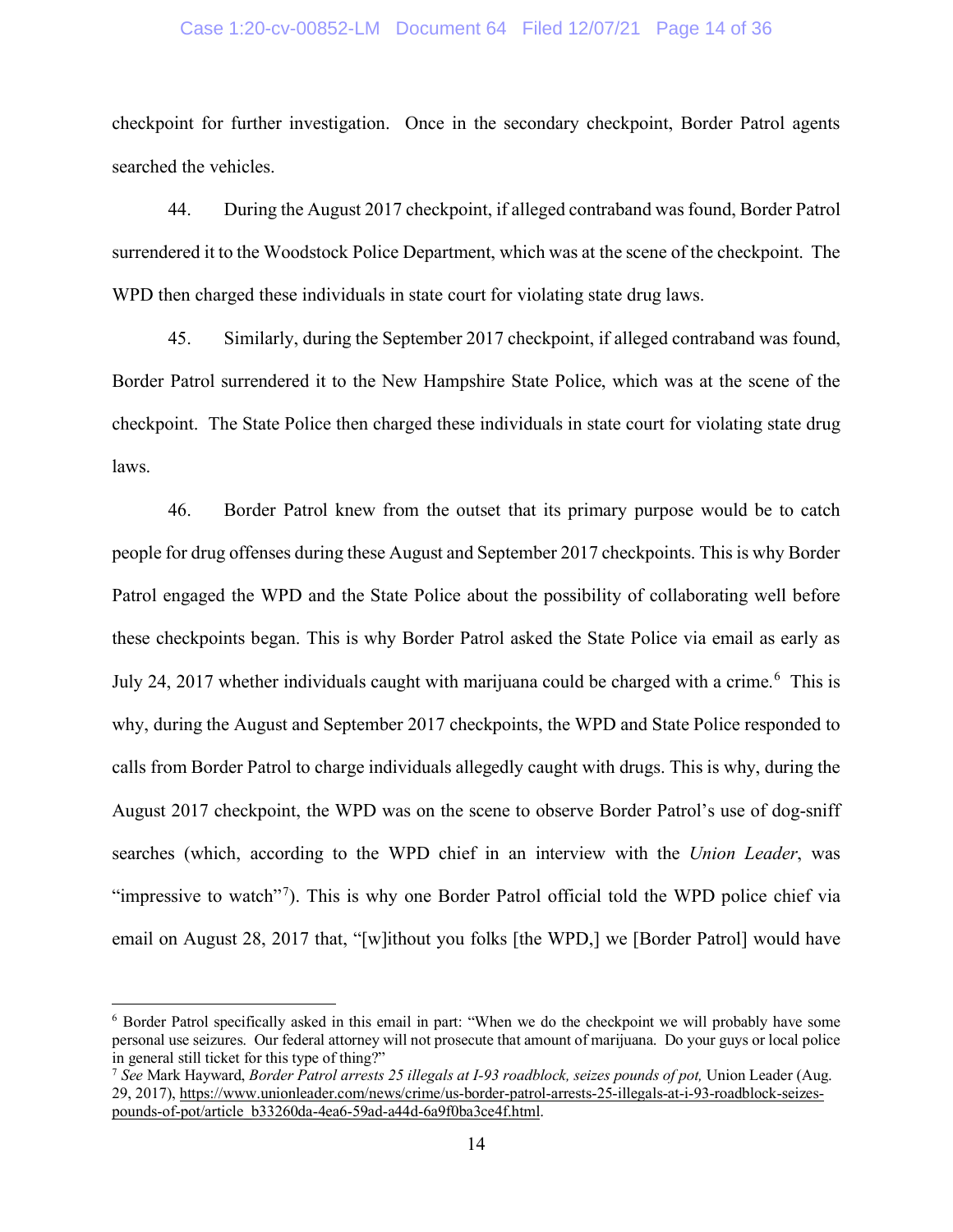#### Case 1:20-cv-00852-LM Document 64 Filed 12/07/21 Page 15 of 36

been hamstrung." And this is why, after the August 2017 checkpoint had come to a close, Border Patrol officials drafted I-44 forms (Reports of Apprehension or Seizure) for those allegedly caught with contraband and sent these forms to the WPD so the WPD could prosecute these individuals in state court. This collaboration was for no other purpose than to engage in drug interdiction.

47. Further evidencing this collaboration, the WPD acknowledged in a press release issued after the August 2017 checkpoint "that for those traveling through our area over this past weekend traffic slowing and then having to stop to answer these questions might create a small delay," but insisted that "it is a necessary function to ensure the security of our Nation *and an opportunity to remove illegal narcotics from our communities*." (emphasis added).

48. Because of the August 2017 checkpoint, 33 people who were lawfully in the United States were arrested or summonsed for state drug-related offenses by the WPD. Of these 33 individuals, 31 were charged with possessing small amounts of drugs for personal use (mostly marijuana or marijuana derivatives). All 31 were charged with violation-level offenses.<sup>[8](#page-14-0)</sup> According to Border Patrol, only 25 individuals—including three children (two eleventh graders and a seventh grader) $9$ —were detained during this checkpoint due to immigration-related issues. A majority of these individuals allegedly overstayed their visas, and none were detected using the drug-sniffing dogs. There is also no evidence that any of these individuals ever crossed the Canadian border. Indeed, in discussing the August 2017 checkpoint, Defendant Qualter and two other Border Patrol agents testified in court that they were unaware whether anyone stopped at the checkpoint had crossed the Canadian border. Border Patrol's press release publicizing the

<span id="page-14-0"></span><sup>8</sup> A 32nd person was charged with felony drug possession, but the State dismissed his case. The 33rd person was charged with running the checkpoint along with other drug charges.

<span id="page-14-1"></span><sup>9</sup> NHPR Staff, *Three Children Among 25 Undocumented Immigrants Detained at N.H. Highway Checkpoint*, NHPR (Aug. 30, 2017), [https://www.nhpr.org/post/three-children-among-25-undocumented-immigrants-detained-nh](https://www.nhpr.org/post/three-children-among-25-undocumented-immigrants-detained-nh-highway-checkpoint#stream/0)[highway-checkpoint#stream/0.](https://www.nhpr.org/post/three-children-among-25-undocumented-immigrants-detained-nh-highway-checkpoint#stream/0)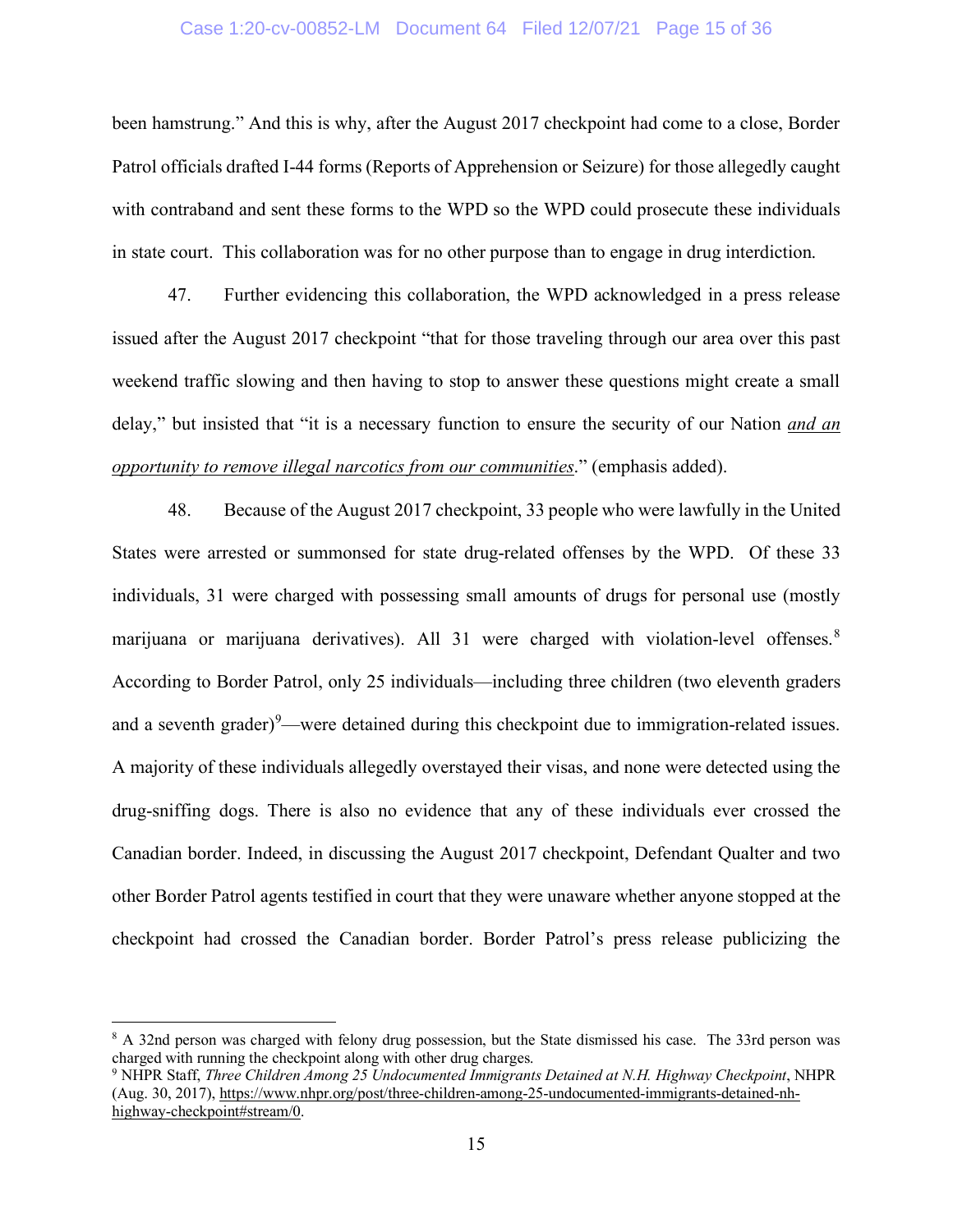#### Case 1:20-cv-00852-LM Document 64 Filed 12/07/21 Page 16 of 36

apprehensions from the August 2017 checkpoint says nothing about the likely thousands of individuals who were needlessly detained because of the checkpoint.

49. The September 2017 checkpoint was conducted in a fashion identical to the August 2017 checkpoint, but with the State Police at the scene to charge individuals with state drug offenses. Eleven (11) people who were lawfully in the United States were arrested or summonsed for state drug-related offenses by the State Police. One was charged with a violation-level offense and a class B misdemeanor. Another was charged with a class B misdemeanor. The nine (9) other individuals were charged with violation-level offenses under New Hampshire's marijuana decriminalization law that went into effect on September 16, 2017. *See* RSA 318-B:2-c. According to Border Patrol, only eight (8) individuals were detained for immigration-related reasons during this checkpoint. None was detected using the drug-sniffing dogs. There is also no evidence that any of these individuals ever crossed the Canadian border. Once again, Border Patrol's press release publicizing these apprehensions says nothing about the likely thousands of individuals who were needlessly detained because of the checkpoint.

50. In total, during the August and September 2017 checkpoints, 44 individuals who were in the United States lawfully were charged in state court with drug possession. Of these 44 individuals, 42—including the Plaintiff Jesse Drewniak—were charged with possessing small amounts of drugs for personal use (mostly marijuana or marijuana derivatives). None of these 42 individuals was charged with an offense greater than a class B misdemeanor, and none was alleged to possess drugs with the intent to sell.

51. Subsequently, Border Patrol conducted checkpoints at this Woodstock location on five separate occasions in 2018 (May 27-29 Memorial Day Weekend, June 15-17 Father's Day Weekend, August 21-23, and September 25-27) and 2019 (June 8-9 during Laconia Motorcycle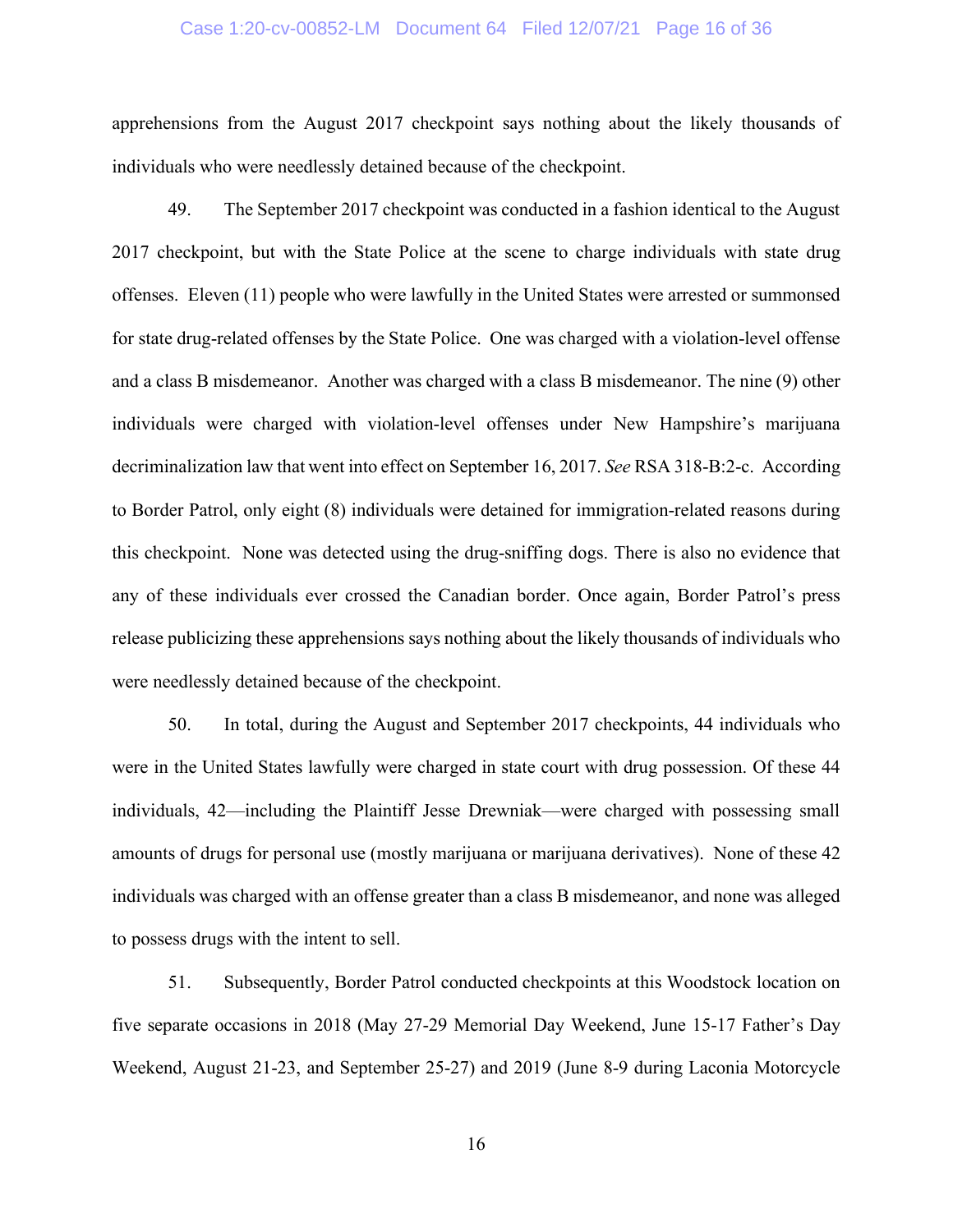#### Case 1:20-cv-00852-LM Document 64 Filed 12/07/21 Page 17 of 36

Week). Border Patrol conducted these five checkpoints using canines in the same manner as they conducted the August and September 2017 checkpoints.<sup>[10](#page-16-0)</sup>

52. During the May 27-29, 2018 Memorial Day Weekend checkpoint, Border Patrol reported arresting 17 allegedly undocumented individuals, six of whom were visa overstays (though, again, it did not report the thousands of other individuals it detained without a warrant or reasonable suspicion). Border Patrol also reported seizing "drugs and drug paraphernalia including a small amount of marijuana, hash oil and THC vape oil." Two of the 17 immigrants arrested by Border Patrol came to the United States over 19 years ago from South Korea and were in New Hampshire on vacation with their 23-year-old daughter who was a recipient of the Deferred Action for Childhood Arrivals Program ("DACA").<sup>11</sup>

53. During the June 15-17, 2018 Father's Day Weekend checkpoint, Border Patrol reported arresting five undocumented individuals (though, again, it did not report the thousands of other individuals it detained without a warrant or reasonable suspicion). Border Patrol also reported seizing "drugs including marijuana, marijuana edibles and THC vape oil."

54. As to the August 21-23, 2018, September 25-27, 2018, and June 8-9, 2019 checkpoints in Woodstock, Border Patrol did not issue a press release concerning the results, which suggests that it apprehended no undocumented persons, while needlessly detaining likely hundreds of individuals. Indeed, at least one media outlet reported that the June 8-9, 2019 checkpoint—

<span id="page-16-0"></span><sup>&</sup>lt;sup>10</sup> From September 3-6, 2019, Border Patrol also set up a checkpoint on Interstate 89 in Lebanon, near Dartmouth College—a location nearly 100 miles from the Canadian border. Further, Border Patrol held two one-day checkpoints in Columbia, New Hampshire on April 7, 2019 and May 27, 2019.

<span id="page-16-1"></span><sup>&</sup>lt;sup>11</sup> Robert Garrova, *Family Vacationing In N.H. Reeling After Arrest At Checkpoint 90 Miles From The Border*, NHPR (Jul. 6, 2018), https://www.nhpr.org/post/family-vacationing-nh-reeling-after-arrest-checkpoint-90-miles-(Jul. 6, 2018), [https://www.nhpr.org/post/family-vacationing-nh-reeling-after-arrest-checkpoint-90-miles](https://www.nhpr.org/post/family-vacationing-nh-reeling-after-arrest-checkpoint-90-miles-border#stream/0)[border#stream/0.](https://www.nhpr.org/post/family-vacationing-nh-reeling-after-arrest-checkpoint-90-miles-border#stream/0)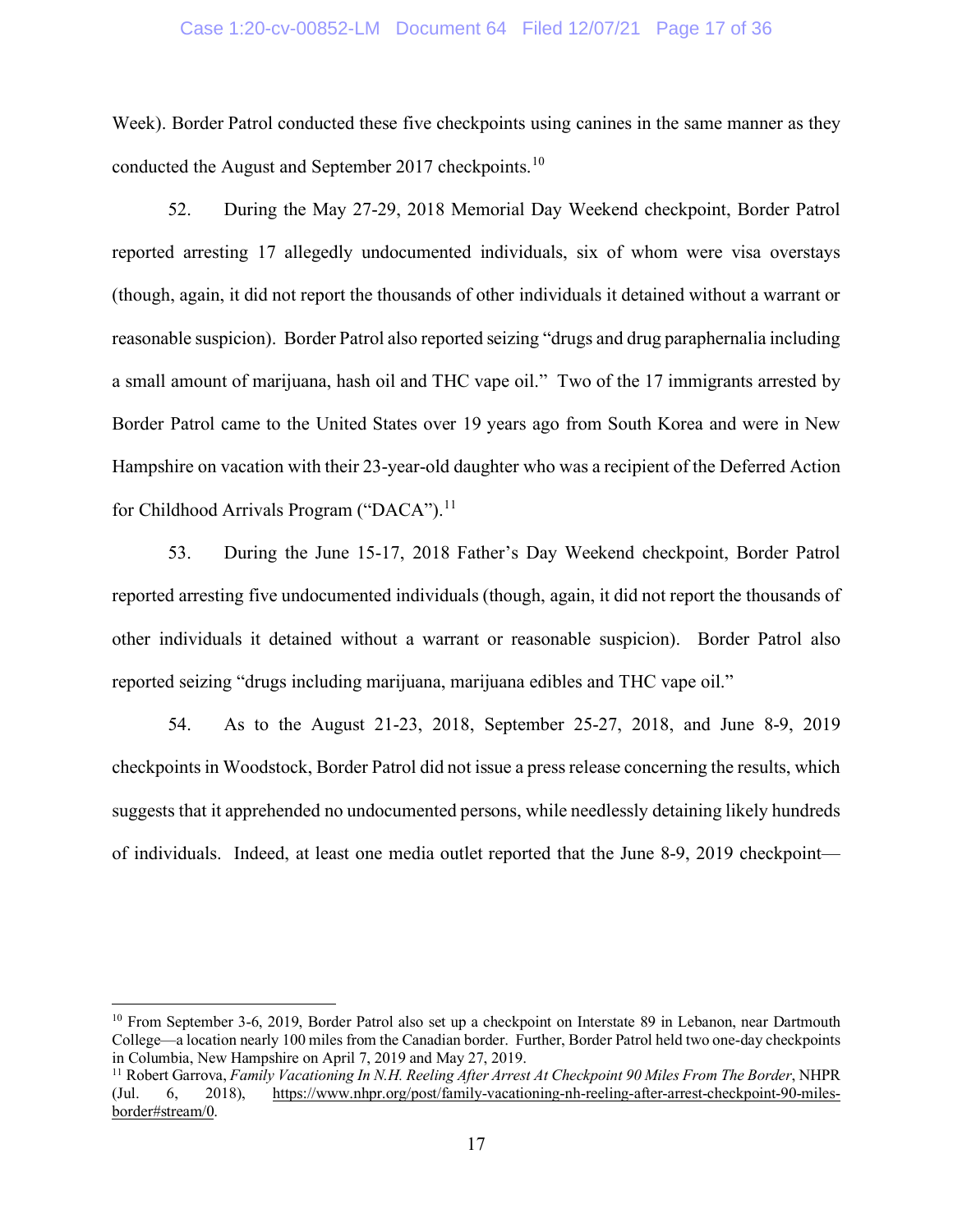### Case 1:20-cv-00852-LM Document 64 Filed 12/07/21 Page 18 of 36

which Border Patrol conducted during Laconia Motorcycle Week—yielded no immigration arrests.[12](#page-17-0) 

55. Similarly, a recent checkpoint in Maine led to only one immigration arrest for a Haitian man who had been living in the United States for more than a decade—as well as "10 drug seizures."<sup>[13](#page-17-1)</sup> Likewise, a recent checkpoint in Vermont yielded "two narcotics seizures, but no arrests," leading some to believe that the searches were intended in part to "assist local law enforcement in efforts to curb drug trafficking."<sup>[14](#page-17-2)</sup>

56. Indeed, members of Congress from Vermont, New Hampshire, and Maine sent a letter to CBP on November 13, 2019 noting "the lack of arrests from the random stops" in those states, and questioning whether those results justify "the harmful economic impact" from border checkpoints.[15](#page-17-3)

57. The November 13, 2019 letter shows that unnecessary checkpoints continue in New Hampshire and other New England states. For example, the lawmakers mentioned the June 2019 checkpoint "along I-93 near Woodstock, NH that news reports indicate resulted in no arrests but caused severe traffic problems during the beginning of Laconia Motorcycle Week in New

<span id="page-17-0"></span><sup>&</sup>lt;sup>12</sup> Alyssa Dandrea, *Immigration checkpoint on I-93 nets no arrests but draws concern*, Concord Monitor (June 11, 2019, 2:16 PM), https://www.concordmonitor.com/Border-patrol-checkpoint-immigration-Woodstock-NH-2019, 2:16 PM), [https://www.concordmonitor.com/Border-patrol-checkpoint-immigration-Woodstock-NH-](https://www.concordmonitor.com/Border-patrol-checkpoint-immigration-Woodstock-NH-26181887)[26181887.](https://www.concordmonitor.com/Border-patrol-checkpoint-immigration-Woodstock-NH-26181887)

<span id="page-17-1"></span><sup>&</sup>lt;sup>13</sup> Callie Ferguson & Alex Acquisto, *Border patrol agents arrest 1 at I-95 checkpoint about citizenship*, Bangor Daily News, (June 21, 2018)[, https://bangordailynews.com/2018/06/21/news/border-patrol-agents-question-drivers-at-i-95](https://bangordailynews.com/2018/06/21/news/border-patrol-agents-question-drivers-at-i-95-checkpoint-about-citizenship/) [checkpoint-about-citizenship/;](https://bangordailynews.com/2018/06/21/news/border-patrol-agents-question-drivers-at-i-95-checkpoint-about-citizenship/) *see also Border Patrol Agents Arrest 2 at Immigration Checkpoint on Interstate 95*, Bangor Daily News (Aug. 16, 2019)[, https://bangordailynews.com/2019/08/16/news/aroostook/border-patrol-agents](https://bangordailynews.com/2019/08/16/news/aroostook/border-patrol-agents-arrest-2-at-immigration-checkpoint/)[arrest-2-at-immigration-checkpoint/](https://bangordailynews.com/2019/08/16/news/aroostook/border-patrol-agents-arrest-2-at-immigration-checkpoint/) (arresting two Mexican nationals, one who "entered . . . illegally, more than 20 years ago" and the other who violated his work visa by leaving a prior job).

<span id="page-17-2"></span><sup>14</sup> Xander Landen, *Vermonters Question Ramped Up Border Security*, VTDigger (Sept. 15, 2019), [https://vtdigger.org/2019/09/15/ramped-up-border-patrol-checkpoints-divide-vermonters/.](https://vtdigger.org/2019/09/15/ramped-up-border-patrol-checkpoints-divide-vermonters/)

<span id="page-17-3"></span><sup>&</sup>lt;sup>15</sup> Associated Press, *New England Lawmakers Question Border Patrol Checkpoints Far from the Border*, Portland Press Herald (Nov. 15, 2019), [https://www.pressherald.com/2019/11/15/new-england-lawmakers-question-border](https://www.pressherald.com/2019/11/15/new-england-lawmakers-question-border-patrol-checkpoints-far-from-the-border/)[patrol-checkpoints-far-from-the-border/;](https://www.pressherald.com/2019/11/15/new-england-lawmakers-question-border-patrol-checkpoints-far-from-the-border/) *see also* Associated Press, *Politicians Seek Info on Interior New England Border Checks*, U.S. News & World Rep. (Nov. 14, 2019), [https://www.usnews.com/news/best](https://www.usnews.com/news/best-states/maine/articles/2019-11-14/politicians-seek-info-on-interior-new-england-border-checks)[states/maine/articles/2019-11-14/politicians-seek-info-on-interior-new-england-border-checks;](https://www.usnews.com/news/best-states/maine/articles/2019-11-14/politicians-seek-info-on-interior-new-england-border-checks) Letter from Jeanne Shaheen et al., U.S. Sen., to Mark Morgan, Acting Comm'r U.S. Customs & Border Prot. (Nov. 13, 2029), [https://www.shaheen.senate.gov/imo/media/doc/2019-11-13%20Letter%20to%20CBP%20-](https://www.shaheen.senate.gov/imo/media/doc/2019-11-13%20Letter%20to%20CBP%20-%20Border%20Patrol%20in%20Northern%20New%20England%20(002).pdf) [%20Border%20Patrol%20in%20Northern%20New%20England%20\(002\).pdf.](https://www.shaheen.senate.gov/imo/media/doc/2019-11-13%20Letter%20to%20CBP%20-%20Border%20Patrol%20in%20Northern%20New%20England%20(002).pdf)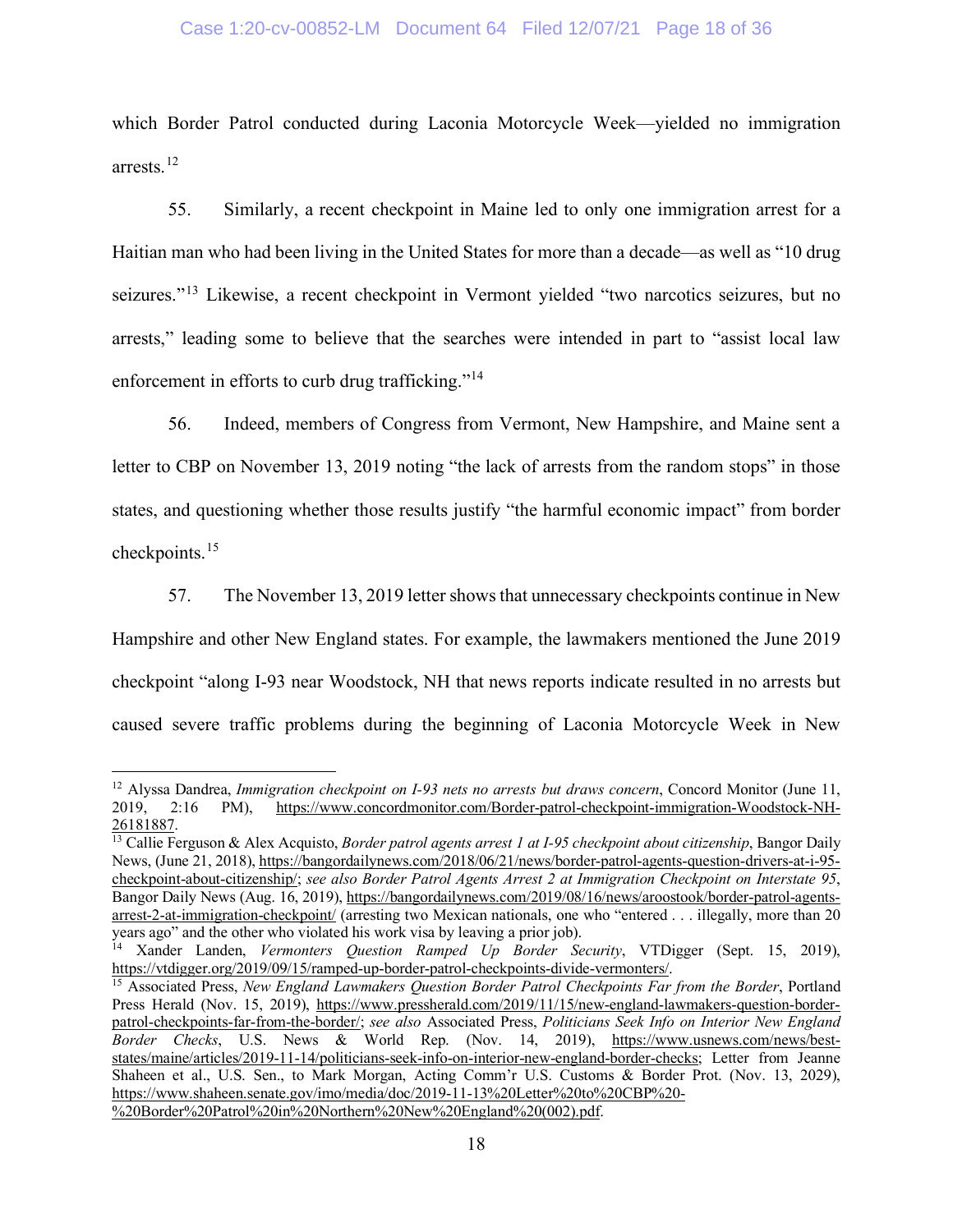### Case 1:20-cv-00852-LM Document 64 Filed 12/07/21 Page 19 of 36

Hampshire."<sup>[16](#page-18-0)</sup> As another example in Vermont, "Border Patrol conducted four checkpoints since [summer 2018] . . . which resulted in approximately 4,200 stopped cars but only one [immigration-related] arrest – for a visa overstay."<sup>[17](#page-18-1)</sup>

58. Border Patrol has continued interior checkpoints in New England states despite the ongoing dangers of the COVID-19 pandemic. On July 21-23, 2020, Border Patrol officers performed an interior checkpoint in Sherman, Maine, approximately 40 driving miles from the Canadian border, stopping hundreds of cars on the highway without providing any legitimate justification for doing so.

59. In contrast to the minimal numbers of apprehensions at checkpoints in New England, CBP's records show a significant interest in drug interdiction in the New England states. CBP's training records regarding border checkpoints suggest a focus on drug offenses, including training regarding fentanyl, oxycodone, and marijuana.

60. As with operations elsewhere in the country, CBP's operations along the northern border are plagued with concerns of racial profiling and unfair and excessive enforcement practices. For example, CBP arrested two citizens in Montana just for speaking Spanish. Complaints about Border Patrol checkpoints, including in New Hampshire, "range from allegations of 'unnecessary delays, harassment and sometimes abuse' to allegations of 'unconstitutional searches and seizures, excessive use of force, racial profiling, and other agent misconduct."<sup>[18](#page-18-2)</sup>

<span id="page-18-0"></span><sup>16</sup> Letter from Jeanne Shaheen, *supra* note 15, at 1.

<span id="page-18-1"></span> $17$  *Id.* 

<span id="page-18-2"></span><sup>&</sup>lt;sup>18</sup> Jesus A. Osete, *The Praetorians: An Analysis of U.S. Border Patrol Checkpoints following Martinez-Fuerte, 93* Wash. U. L. Rev. 803, 806 (2016) (internal citations omitted); *see also* Fernanda Santos, *Border Patrol Accused of Profiling and Abuse*, N.Y. Times, (Oct. 14, 2015), [https://www.nytimes.com/2015/10/15/us/aclu-accuses-border](https://www.nytimes.com/2015/10/15/us/aclu-accuses-border-patrol-of-underreporting-civil-rights-complaints.html)[patrol-of-underreporting-civil-rights-complaints.html;](https://www.nytimes.com/2015/10/15/us/aclu-accuses-border-patrol-of-underreporting-civil-rights-complaints.html) Kathleen Masterson, *Broad Jurisdiction of U.S. Border Patrol Raises Concerns about Racial Profiling*, WBUR (Oct. 11, 2017), [https://www.wbur.org/news/2017/10/11/border](https://www.wbur.org/news/2017/10/11/border-patrol-stops-profiling)[patrol-stops-profiling.](https://www.wbur.org/news/2017/10/11/border-patrol-stops-profiling)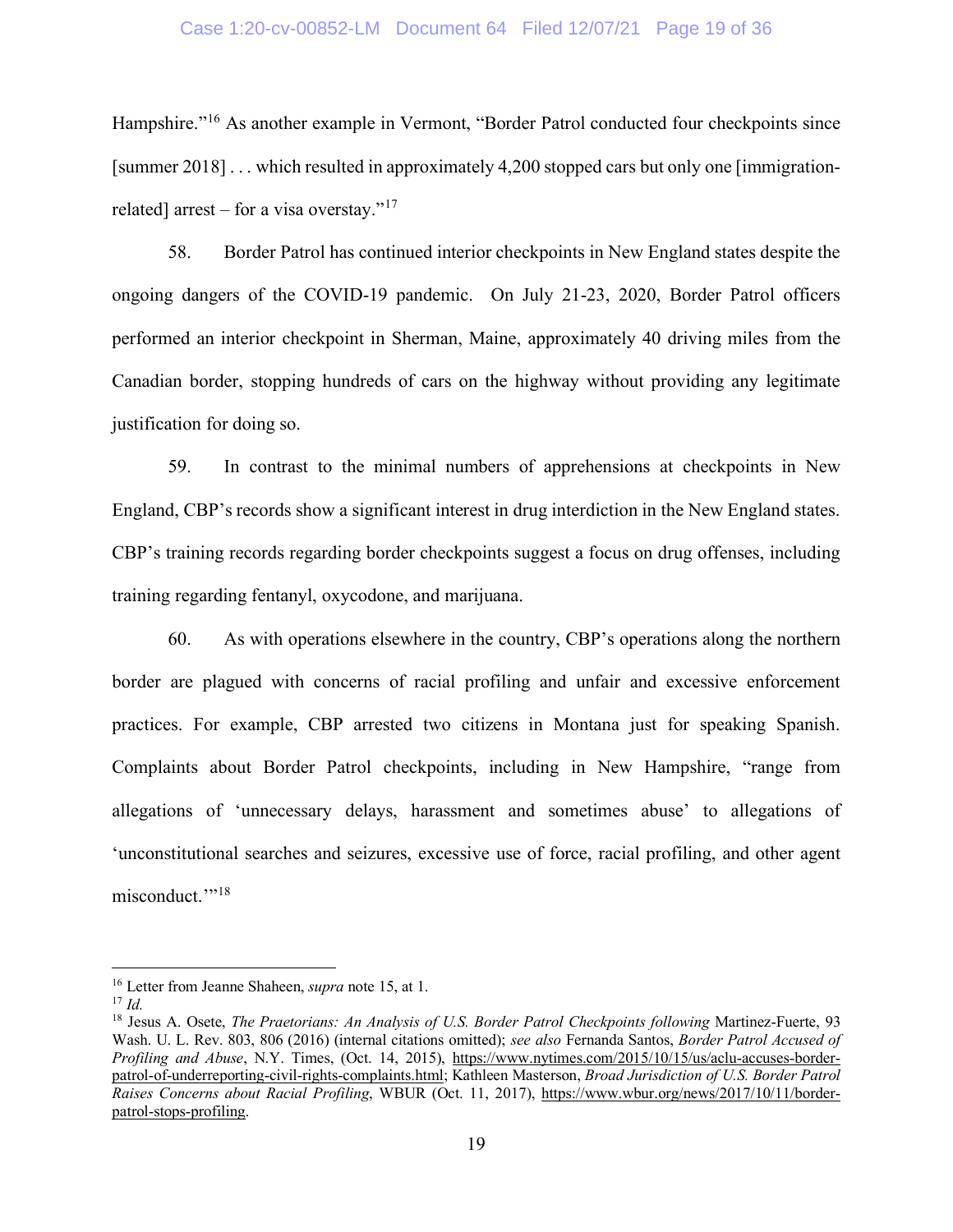# **IV. Border Patrol Subjected Mr. Drewniak to an Unconstitutional Checkpoint for the Primary Purpose of Drug Interdiction**

61. Mr. Drewniak is currently 41 years old, and lives with his wife and youngest stepson in Hudson, New Hampshire. He is a citizen of the United States and has never left the country (with the exception of going to the Bahamas once when he was 8-years-old).

62. At around noon on August 26, 2017, after a fly-fishing trip with friends in the White Mountains on Profile Lake (near the former Old Man of the Mountain on Cannon Mountain), Mr. Drewniak was a passenger in a vehicle driving southbound on I-93 in the Town of Woodstock, New Hampshire. During his journey home, he approached a temporary interior checkpoint set up by Border Patrol. He was accompanied by two friends, who had joined him on the fishing trip.

63. This specific Border Patrol checkpoint was located approximately 90 driving miles from the U.S./Canadian border.

64. Mr. Drewniak had no advanced notice of the checkpoint and had no opportunity to exit the highway to avoid the checkpoint.

65. As Mr. Drewniak's vehicle drove down I-93, he saw a sign notifying motorists of "federal agents" ahead and a snarl of traffic ahead on the highway. Mr. Drewniak's vehicle was among many vehicles that Border Patrol stopped at the checkpoint, causing traffic to slow.

66. After several minutes of inching forward in heavy traffic, Mr. Drewniak's vehicle approached Border Patrol agents wearing green. Two of the agents had machine guns. As Mr. Drewniak's vehicle entered the checkpoint—and as traffic was backed up—one of the Border Patrol agents said "immigration checkpoint, have your license ready."

67. The Border Patrol agents at the checkpoint—which included Defendant Agent Qualter—had no individualized suspicion to stop Mr. Drewniak at this interior checkpoint.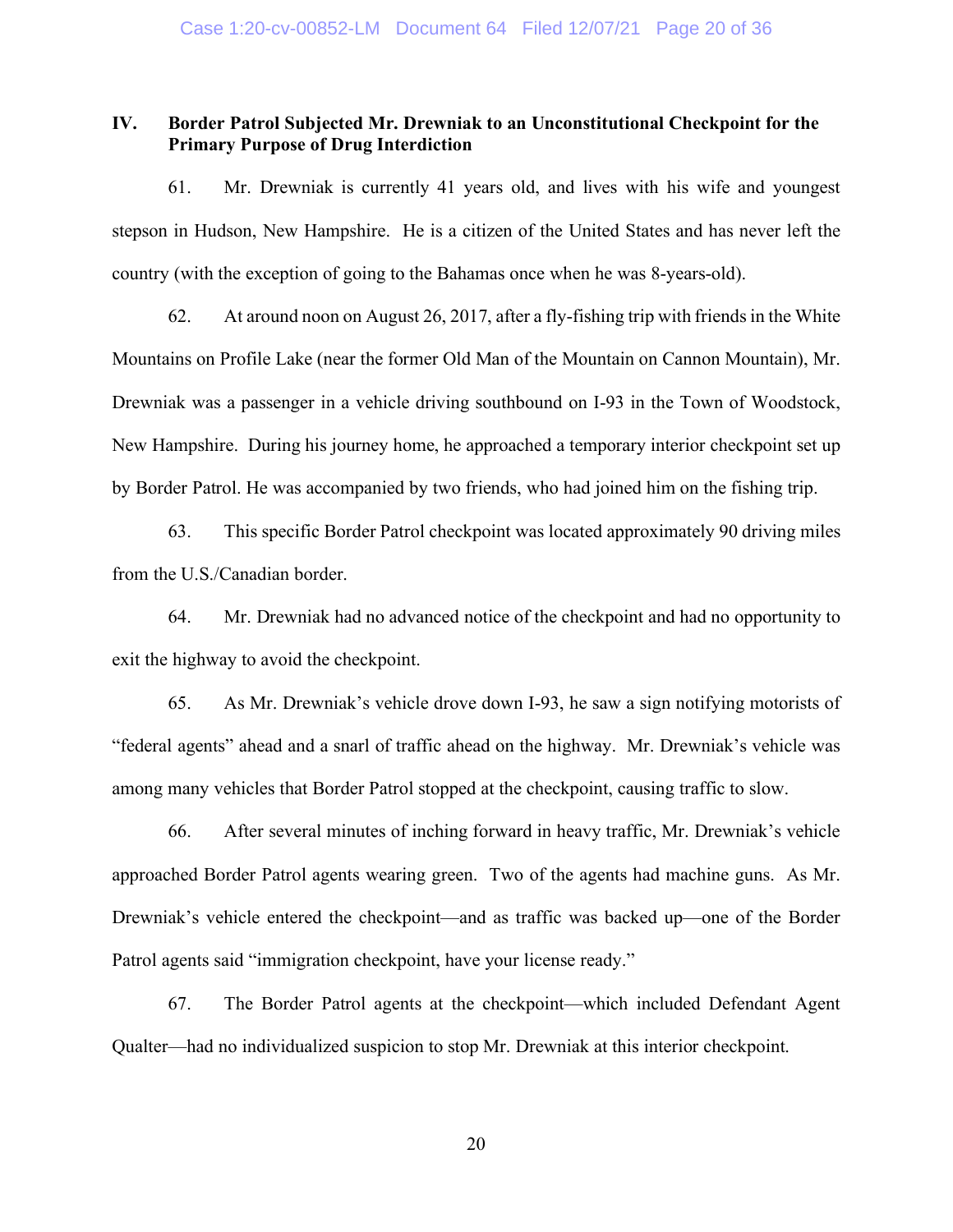#### Case 1:20-cv-00852-LM Document 64 Filed 12/07/21 Page 21 of 36

68. The agents were accompanied by drug-sniffing dogs for the purpose of enforcing federal and state drug laws.

69. At the checkpoint, Border Patrol Agent Qualter used trained search dogs to conduct "pre-primary canine free air sniffs" of the vehicles waiting at the checkpoint. The dogs have training to alert to odors of some controlled substances.

70. If the dog alerted on a vehicle in this preliminary inspection, the vehicle would be diverted to a secondary inspection area.

71. As Mr. Drewniak's vehicle approached the checkpoint, the Border Patrol agents asked the driver of the vehicle in which Mr. Drewniak was a passenger, through the driver's window, whether the driver was a United States citizen. The driver said "yes." Mr. Drewniak and the other passenger answered "yes" as well, as they believed that the agents were asking all the individuals in the vehicle for citizenship information. Consistent with what they were previously told, all three occupants of the vehicle showed their driver's licenses, which an agent looked at through the window. Despite the occupants' prompt confirmation of their citizenship—thus dispelling any notion that Mr. Drewniak and the other occupants were undocumented—the Border Patrol agents continued to prolong their detention.

72. At or around the time of this interaction, one Border Patrol agent was circling the car with a dog.

73. As the dog circled the car, the agent with the dog gave a signal to the agent near the driver's window. The agent near the driver's window then pointed to the secondary inspection area and told the driver of Mr. Drewniak's vehicle to go there. As a result, Mr. Drewniak's vehicle was diverted to a secondary inspection area in the highway median for further investigation.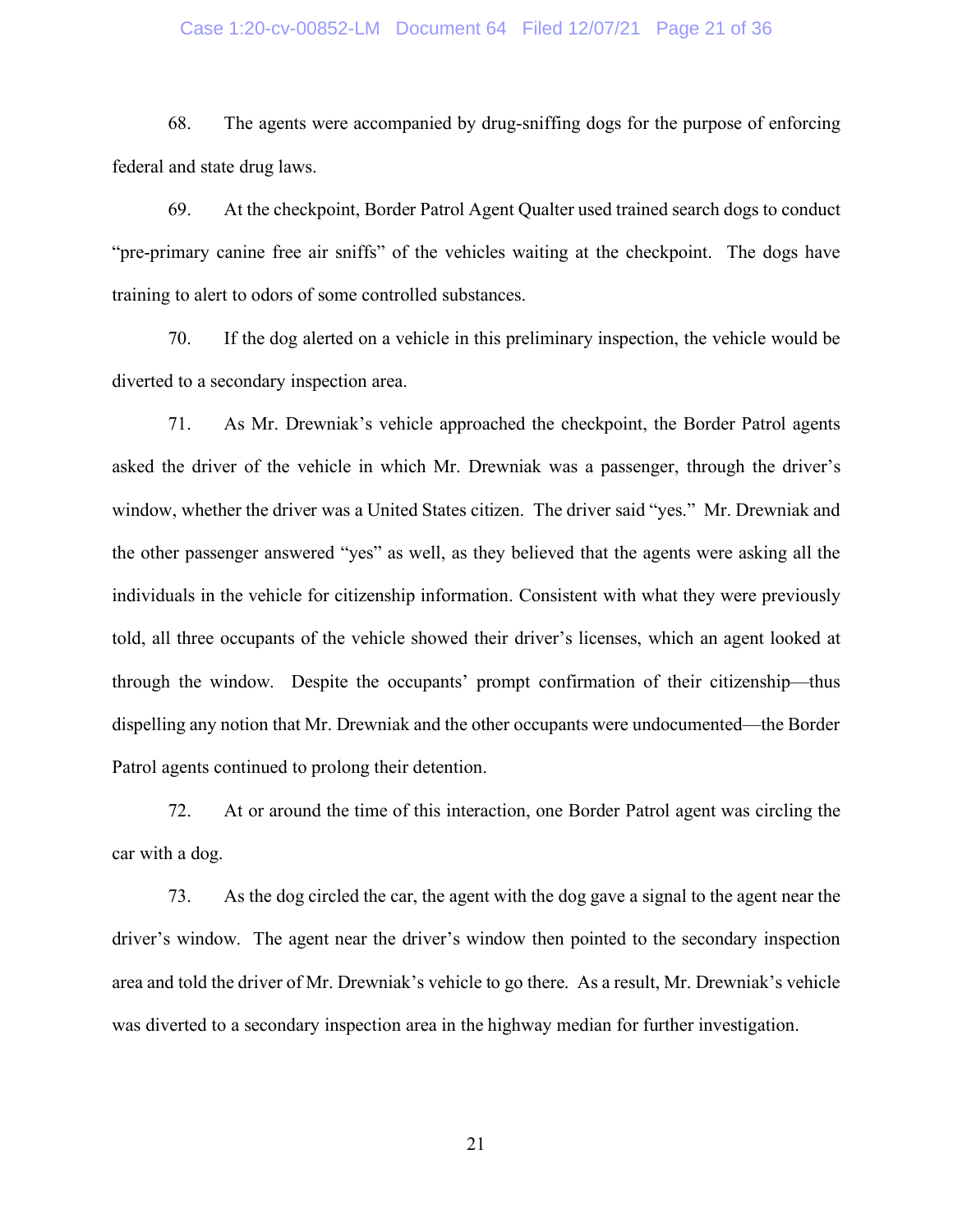### Case 1:20-cv-00852-LM Document 64 Filed 12/07/21 Page 22 of 36

74. Once parked at the median, agents opened the doors of the vehicle. On information and belief, Defendant Agent Qualter opened the driver's side door. One of the agents told the other passenger to exit the vehicle. Because Border Patrol agents opened both doors, Mr. Drewniak took this to mean that all occupants of the vehicle should exit. Mr. Drewniak and his friends complied and exited the vehicle.

75. For approximately 15 minutes, Mr. Drewniak and his friends stood outside their vehicle while Agent Qualter conducted a secondary inspection with his dog "Marian."

76. During this inspection, Agent Qualter circled the vehicle numerous times with his dog, and opened the trunk and passenger doors of the vehicle to allow the dog to sniff both in and around the car more thoroughly. Agent Qualter also had a machine gun in his hand while this inspection occurred.

77. After the dog jumped in the trunk but failed to alert to any odor it was trained to detect, Agent Qualter had his dog enter the vehicle (the doors had already been opened) to sniff the front seat and back seats to perform a lengthy and invasive search of the entire vehicle. The dog jumped into the vehicle, including on the center console.

78. Despite this invasive search, and on information and belief, the dog did not provide another alert to any odor. This process took approximately 15 minutes, and Agent Qualter and his dog circled the vehicle again at least six or seven times.

79. Seemingly without an alert from the dog, Border Patrol Agent Qualter, on information and belief, yelled at Mr. Drewniak "WHERE'S THE FUCKING DOPE?"

80. After Agent Qualter shouted in his face in a threatening manner, Mr. Drewniak said that there was a small amount of marijuana in the center console of the vehicle. Agent Qualter yelled at Mr. Drewniak, "GET IT FOR ME!" Mr. Drewniak then went into his vehicle and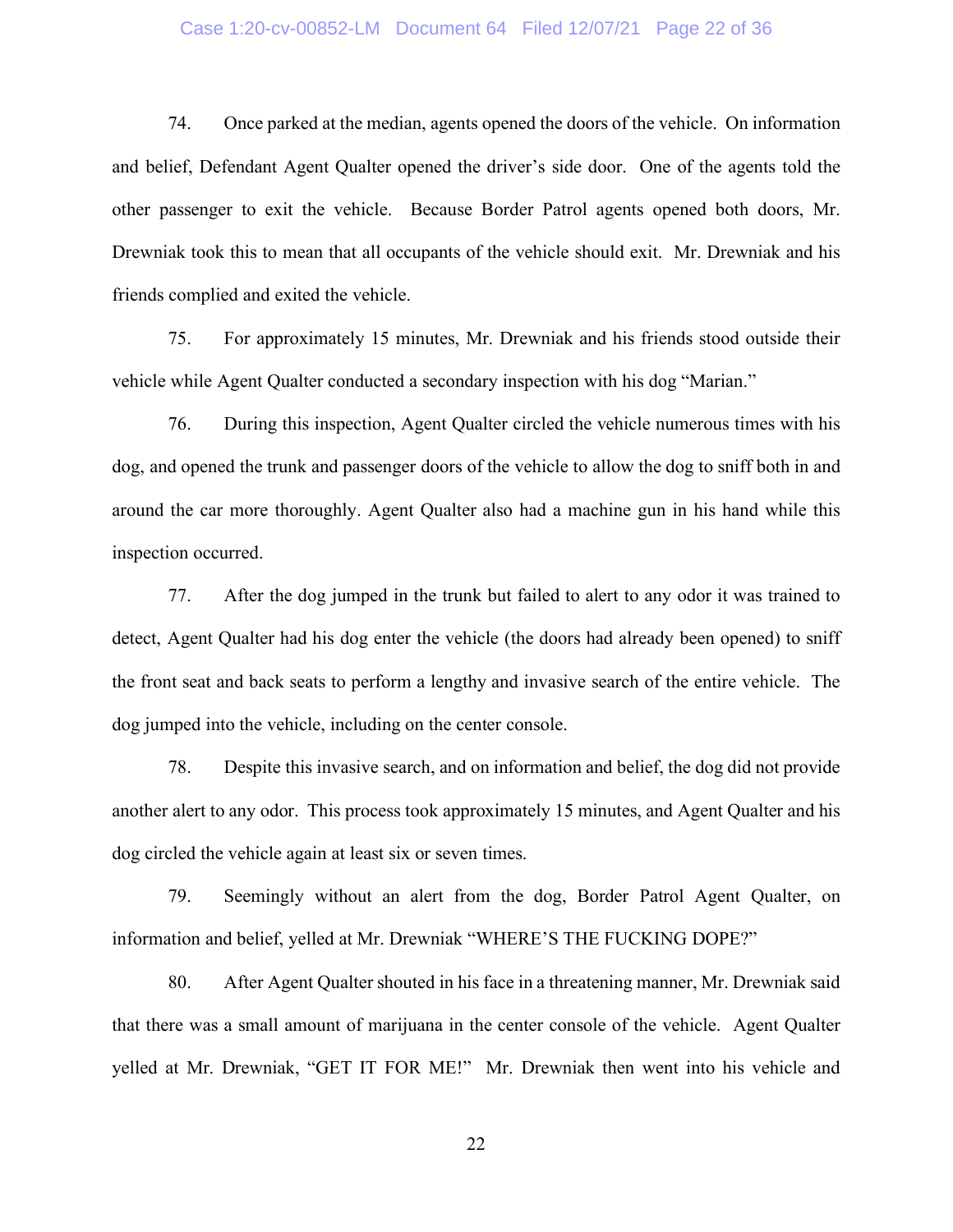#### Case 1:20-cv-00852-LM Document 64 Filed 12/07/21 Page 23 of 36

removed a small quantity of hash oil in a tupperware container from the center console. He then gave it to Agent Qualter.

81. Agent Qualter seized the oil and went into a mobile trailer at the scene for approximately five minutes, presumably to test the substance. Agent Qualter then exited the trailer. Presumably because the test concluded that this was hashish oil, and not a more serious substance, Agent Qualter then immediately provided the substance to Sergeant Millar of the Woodstock Police Department who was standing nearby.

82. Sergeant Millar issued Mr. Drewniak a citation for Acts Prohibited, *see* RSA 318- B:2, requiring him to attend court on October 23, 2017.

83. When Sergeant Millar was writing out the citation to Mr. Drewniak, Sergeant Millar asked Mr. Drewniak to "write out" the citation and complete the "Uniform Statement Form" because Sergeant Millar's hand hurt from writing so many citations.

84. Mr. Drewniak was subsequently released, and then waited approximately 20 minutes more to get back to the highway due to Border Patrol agents blocking their way.

85. From the moment Mr. Drewniak was first stuck in checkpoint traffic, to the moment when he was able to continue on his drive home, approximately one hour had elapsed during which Mr. Drewniak was unlawfully detained at the Border Patrol checkpoint.

86. Forty-two (42) individuals, including Mr. Drewniak, were charged in state court with possession of small amounts of controlled substances—mostly marijuana or marijuana derivatives—during the August 2017 and September 2017 Border Patrol checkpoints.

87. Sixteen (16) people, including Mr. Drewniak, challenged the charges arising out of the August 2017 checkpoint and moved to suppress all evidence seized because the checkpoint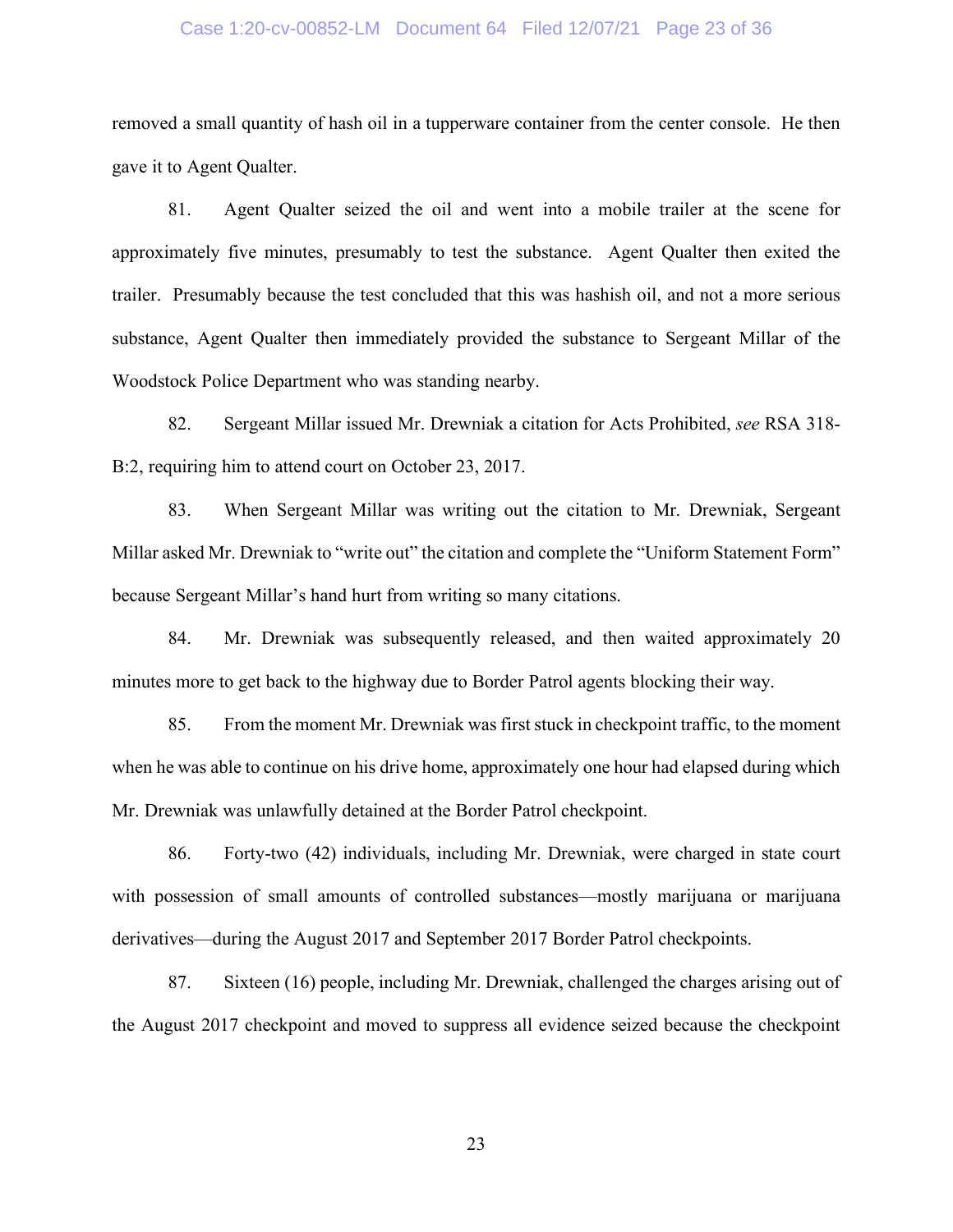#### Case 1:20-cv-00852-LM Document 64 Filed 12/07/21 Page 24 of 36

violated the Fourth Amendment to the United States Constitution and Part I, Article 19 of the New Hampshire Constitution.<sup>[19](#page-23-0)</sup>

88. Judge Thomas A. Rappa of the 2nd Circuit (District Division) in Plymouth held a suppression hearing on January 11, 2018. At the hearing—in an effort to show that the purpose of the immigration checkpoints was not drug interdiction—Border Patrol agents testified that the purpose of the dogs used at the checkpoints was "to detect concealed humans within vehicles." Border Patrol's argument was a ruse designed to conceal that the obvious purpose of the dogs was to detect for drugs. This was made clear at the suppression hearing where Defendant Agent Qualter admitted that Border Patrol found no concealed humans during the August 2017 checkpoint and that his dog had *never* detected a concealed human throughout his years of service as a Border Patrol agent. Out of desperation, the State of New Hampshire also attempted to argue at the suppression hearing that the WPD was at the scene, not for the purpose of drugs, but because other functions may need to be performed, like, for example, treating someone "who has a heart attack" at the checkpoint or "if there's a child that needs to be delivered."

# **V. The New Hampshire Circuit Court Finds the August 2017 Checkpoint Unconstitutional**

89. On May 1, 2018, Judge Rappa found that the evidence seized during this August 2017 checkpoint was in violation of the United States and New Hampshire Constitutions and therefore granted a Consolidated Motion to Suppress any evidence seized during this checkpoint. *See McCarthy* Order *Ex. A*.

90. The Court evaluated the results and logistics of this purported "immigration" checkpoint in New Hampshire, finding that its primary purpose was, instead, detection and seizure

<span id="page-23-0"></span> $19$  Two additional defendants were slated to challenge the September 2017 checkpoint in a suppression motion, but the State nolle prossed these charges. *See McCarthy* Order *Ex. A*, at \*1 n.2.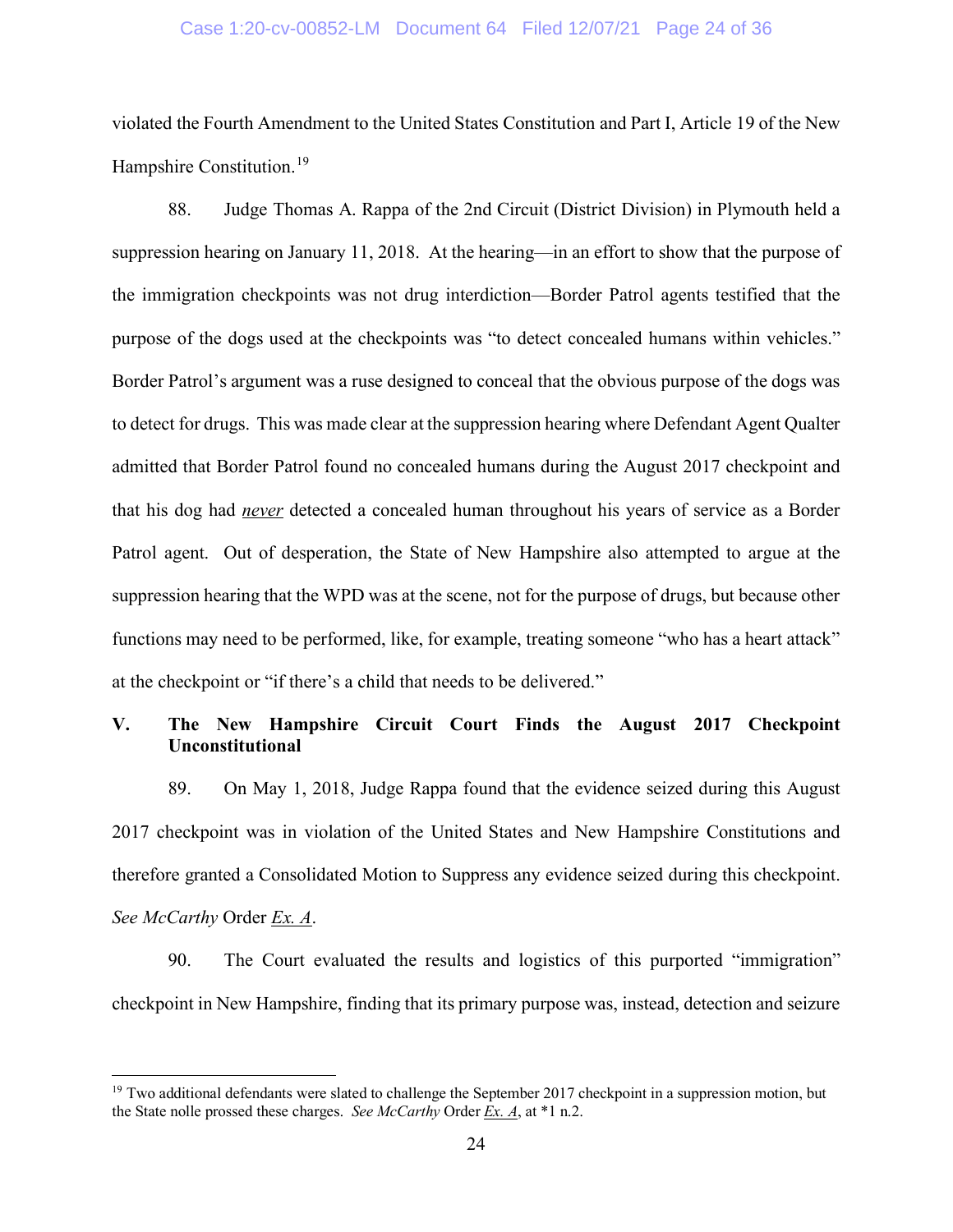### Case 1:20-cv-00852-LM Document 64 Filed 12/07/21 Page 25 of 36

of drugs. *Id.* at 11-12. Specifically, "the number of arrests for drug charges" arising from the checkpoint "far outnumbered the arrests for immigration violations," and "there was no evidence that any of the individuals arrested for immigration violations had crossed the Canadian border." *Id.* at 11. These facts, plus Border Patrol's overtures "to the State and local agencies for assistance," supported the conclusion that "the primary purpose of the action was detection and seizure of drugs"—making the checkpoints "unconstitutional under both State and federal law." *Id.* at 12.

91. The Court also held that the search was unconstitutional for the independent reason that the New Hampshire Constitution prohibits the use of suspicionless dog sniffs. *See id.* at 5. Specifically, the New Hampshire Supreme Court has previously held that "[e]mploying a trained canine to sniff a person's private vehicle in order to determine whether controlled substances are concealed inside is certainly a search in these terms." *Id.* at 6 (quoting *State v. Pellicci*, 580 A.2d 710 (N.H. 1990)). Under this rule, the checkpoint's use of dog sniffs without any individualized suspicion violated the New Hampshire Constitution, thereby preventing this evidence from being used in a New Hampshire criminal proceeding. *See id.* at 5-10.

92. Notably, added to this concern with dog sniffs is that abuses at Border Patrol checkpoints involving service canines are both common and rarely investigated. These include dozens of troubling accounts of service canines falsely alerting at vehicle checkpoints, resulting in prolonged detention and searches of innocent travelers. [20](#page-24-0) *See also id.* at 12 (noting that CBP testimony "revealed that there were numerous, 'non-productive alerts,' by the dogs at the checkpoints which extended the duration of the stops for those individuals but resulted in no evidence of a crime being found").

<span id="page-24-0"></span><sup>20</sup> *See* ACLU Nat'l Pol. Advocacy Dep't, *From the Border to Disasters and Beyond: Critical Canine Contributions to the DHS Mission*, ACLU 3 (May 18, 2017), [https://www.aclu.org/sites/default/files/field\\_document/2017-05-](https://www.aclu.org/sites/default/files/field_document/2017-05-18_aclu_statement_house_homeland_security_hearing_critical_canine_contributions_to_the_dhs_mission.pdf) 18 aclu statement house homeland security hearing critical canine contributions to the dhs mission.pdf.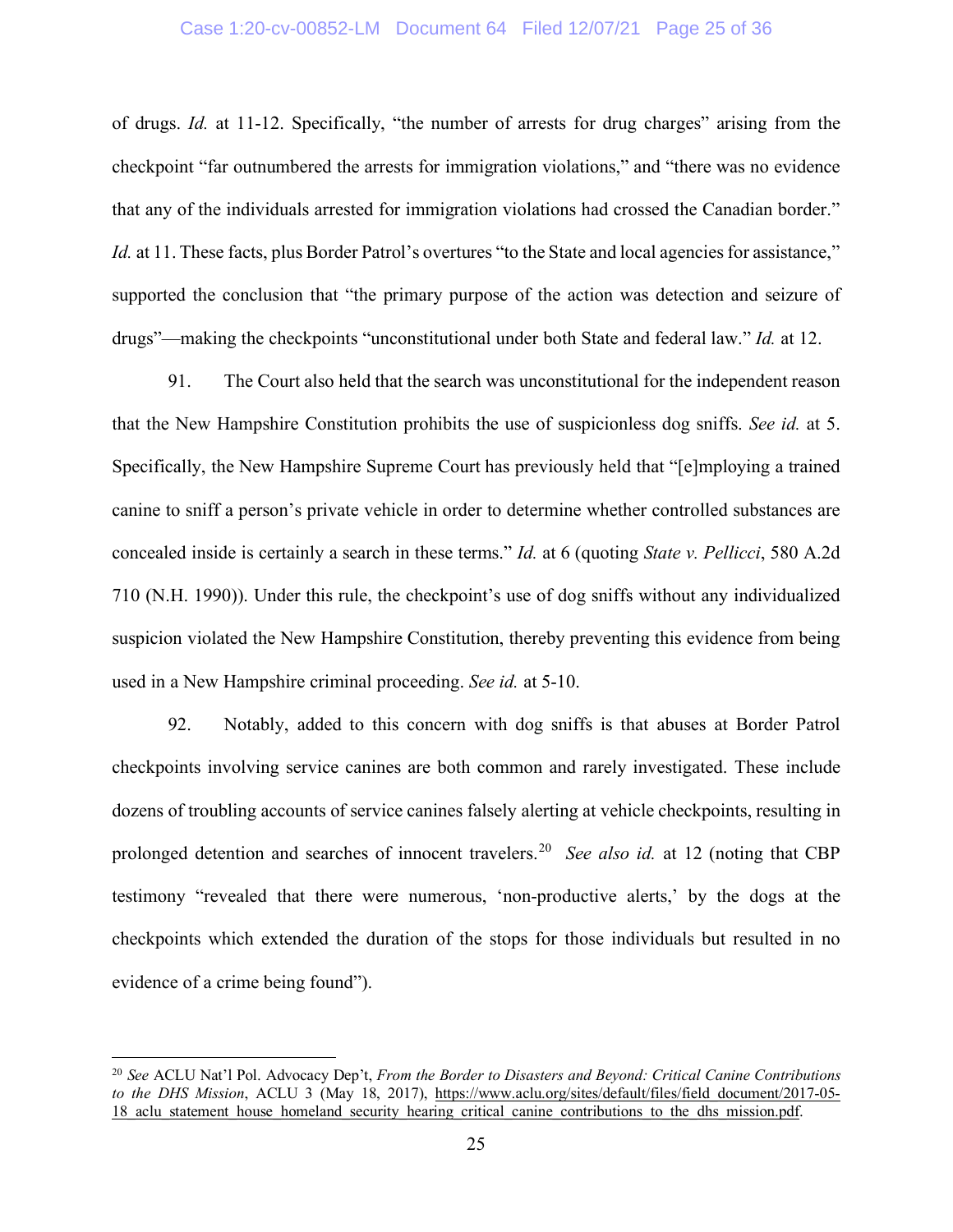#### Case 1:20-cv-00852-LM Document 64 Filed 12/07/21 Page 26 of 36

93. Accordingly, in light of the violations of both the United States and New Hampshire Constitutions, the Court granted the Defendants' motion to suppress any drugs or drug paraphernalia seized as part of the August 2017 checkpoint.

94. The Circuit Court denied the State's Motion for Reconsideration on August 21, 2018. *See McCarthy* Order *Ex. B*, *New Hampshire v. McCarthy*, Docket No. 469-2017-CR-01888 (2nd Cir. Dist. Div. Plymouth, Grafton, Aug. 21, 2018).

95. In September 2018, the State voluntarily dismissed the charges against Mr. Drewniak and the 15 other defendants after the Attorney General's Office declined to appeal the decision to the New Hampshire Supreme Court.

#### **VI. Harms to Mr. Drewniak from the Checkpoint**

96. The August 2017 checkpoint harmed Mr. Drewniak by invading his right to privacy and right to freedom of movement.

97. The unconstitutional search and seizure by federal agents also caused Mr. Drewniak emotional and financial harm. Mr. Drewniak has a close family member who has taught him to respect law enforcement. However, this experience has caused Mr. Drewniak to experience anxiety and fear when dealing with law enforcement and when thinking about this incident (which he thinks about every day).

98. The entire experience of the August 2017 checkpoint, including having an armed Border Patrol agent shout in his face, was traumatizing and caused stress and emotional distress, making it difficult for him to even sleep.

99. The stress from the checkpoint and the pending charge also put a toll on Mr. Drewniak's family life, his health, and his work.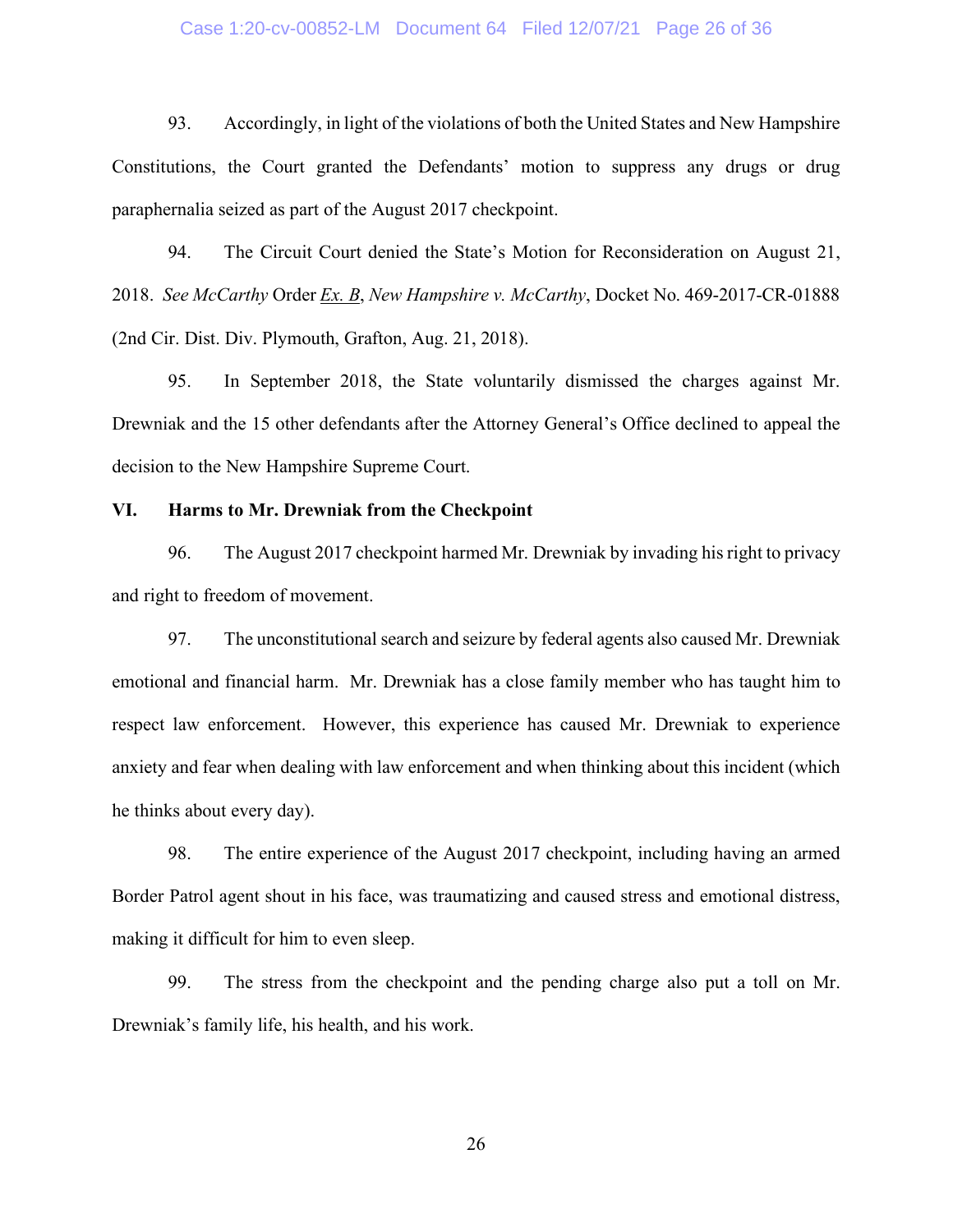### Case 1:20-cv-00852-LM Document 64 Filed 12/07/21 Page 27 of 36

100. Mr. Drewniak also suffered financial harm. In August 2017, Mr. Drewniak was working in food services and aspired to start his own restaurant. However, the pending charge delayed Mr. Drewniak's efforts to start his new business because he was worried that the charge may affect his ability to get necessary loans and other approvals (including licensing) to start the restaurant.

101. There is a substantial risk that Mr. Drewniak will be harmed in a similar way in the future. Mr. Drewniak regularly travels through Woodstock to the White Mountains. He is not just an occasional visitor to the White Mountains. As an avid fly fisherman, Mr. Drewniak will travel to the White Mountains at least 50 times to fish, forage, hike, and swim during fishing season (from approximately March to November). During ice fishing season (approximately December to February), he will also travel to the White Mountains and Lake Winnipesaukee approximately 10 times to enjoy outdoor recreation. Below are several photographs documenting Mr. Drewniak's trip on the day he was ensnared in the checkpoint on August  $26$ ,  $2017$ <sup>[21](#page-26-0)</sup>

<span id="page-26-0"></span><sup>&</sup>lt;sup>21</sup> These allegations were accurate as of the filing of the original complaint on August 11, 2020. However, as of today's date in light of COVID-19, additional work responsibilities, and a family medical emergency, Plaintiff Mr. Drewniak travels to the White Mountains with less frequency than he once did or anticipated would be the case when this case was first filed. While the future is beyond prediction, Drewniak ideally intends to resume his prior frequent transit to the North Country once his life's circumstances again allow.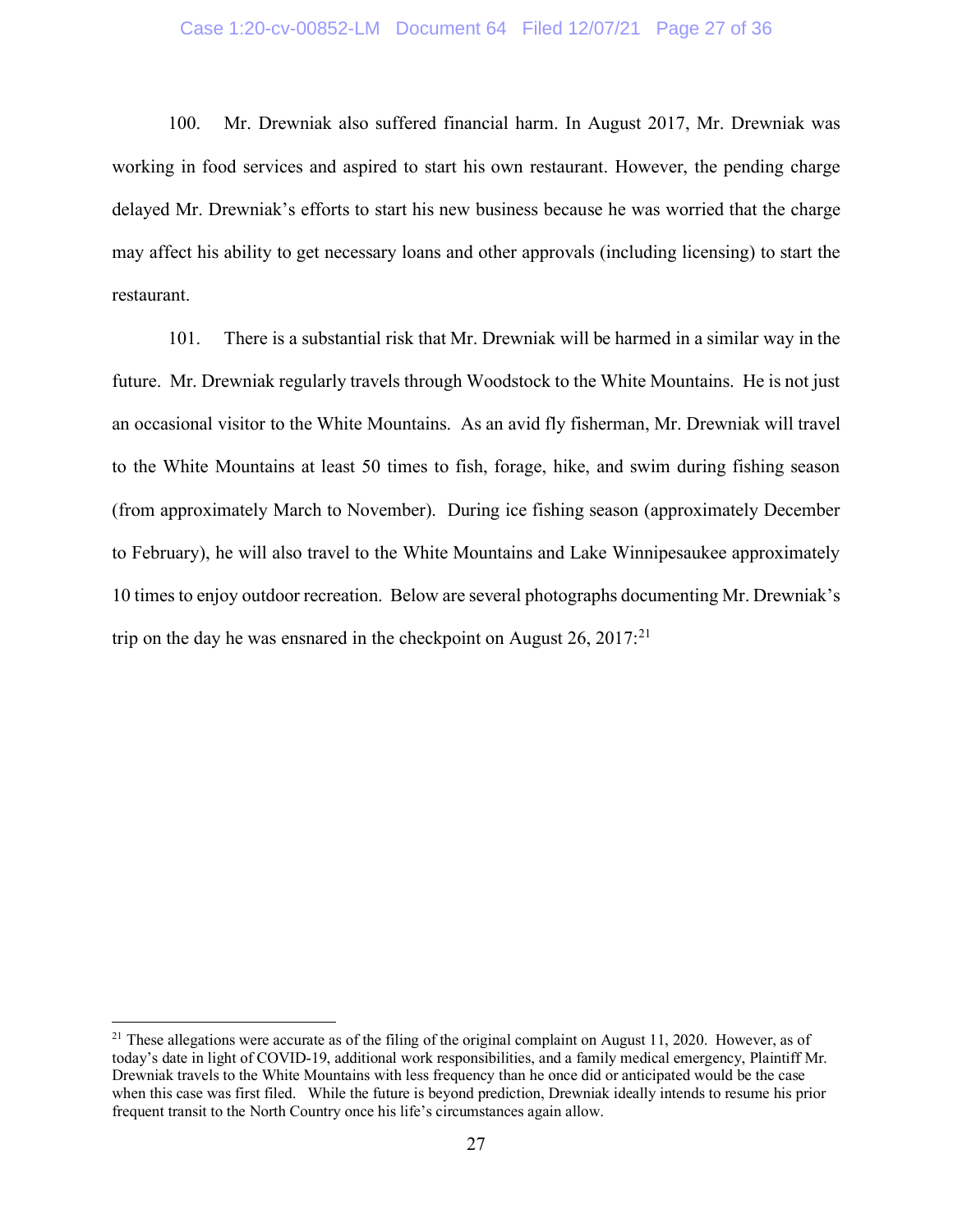

102. The most efficient route by far between the White Mountains and Mr. Drewniak's home in Hudson is southbound on I-93, where Border Patrol checkpoints regularly occur. Avoiding I-93 South adds approximately 45 minutes to the trip. Because of his experience with the Border Patrol checkpoint and resulting trauma, Mr. Drewniak often avoids I-93 South when driving home. However, there are several occasions each year when it is not feasible for Mr. Drewniak to take the additional 45-minutes on his drive home, and, on these occasions, Drewniak drives home on I-93 South, where Border Patrol checkpoints regularly occur, placing him at imminent risk of encountering another unconstitutional Border Patrol checkpoint.<sup>[22](#page-27-0)</sup>

<span id="page-27-0"></span><sup>22</sup> *See supra* note 21.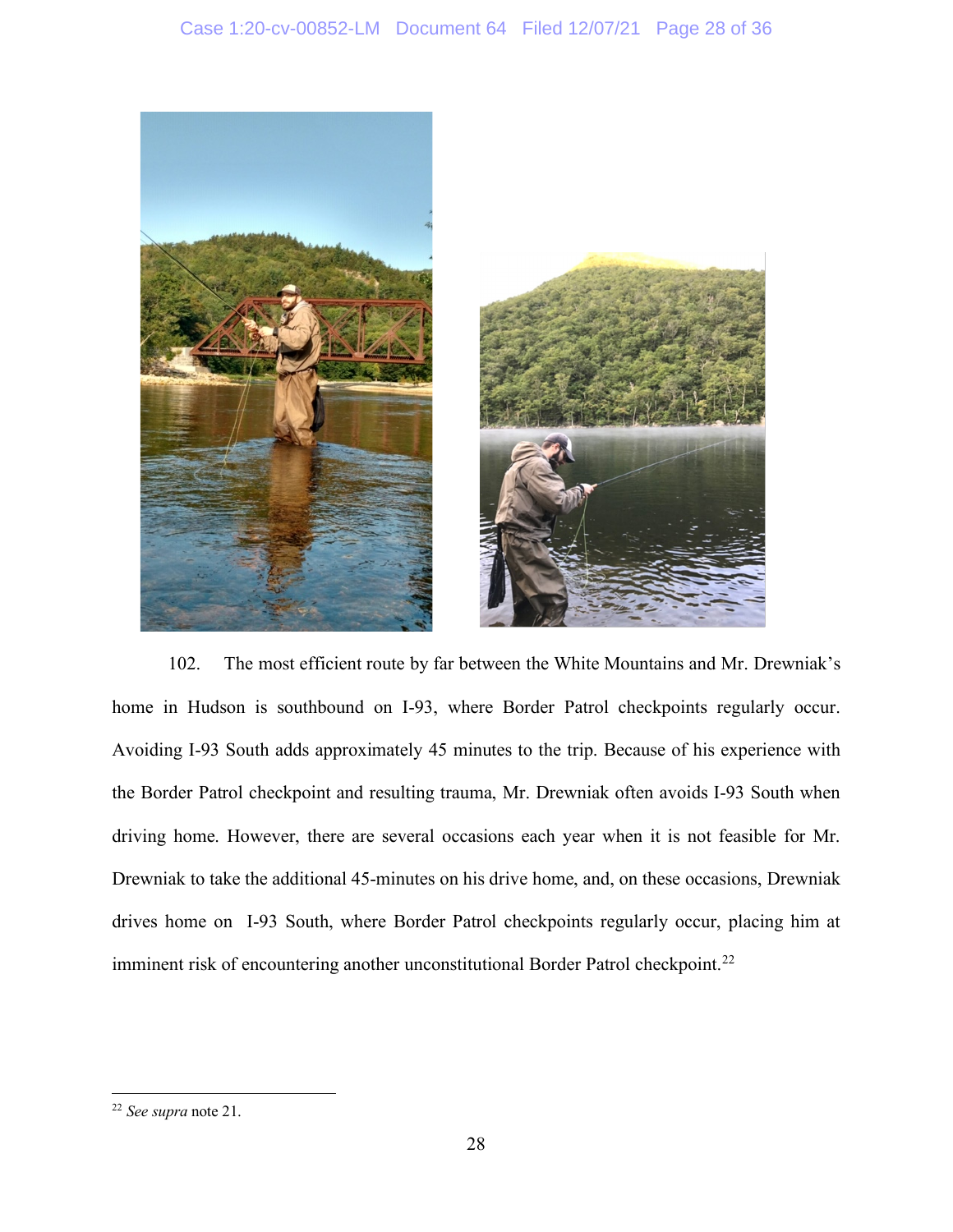## Case 1:20-cv-00852-LM Document 64 Filed 12/07/21 Page 29 of 36

103. Border Patrol checkpoints are particularly common in the summer, the same time that Mr. Drewniak most frequently travels to the White Mountains. Consistent with the numerous checkpoint procedures described above, Border Patrol has stated that "it plans on using more checkpoints in northern New England in the future."[23](#page-28-0) CBP has provided no guarantee that it will cease these unconstitutional operations, undertaken primarily to enforce state and federal drug laws. Indeed, even after the New Hampshire court ruled the August 2017 checkpoint unconstitutional, Border Patrol has continued to use the Woodstock temporary checkpoint for the purpose of drug interdiction. *See supra* ¶¶ 51-54.

104. In other words, Mr. Drewniak will continue trips through Woodstock on I-93 in the future during popular travel summer weekends, and Border Patrol likely will continue to conduct temporary checkpoints in this area in the future during these times. Accordingly, there is an imminent threat that Mr. Drewniak will be subjected to such checkpoints again in the future.

### **VII. Sebastian Fuentes's Experience**

105. Plaintiff Sebastian Fuentes has similarly been harmed by these checkpoints.

106. Mr. Fuentes came to the United States in 2001 from Peru to work in the hope of pursuing the American dream. He arrived in the United States with a backpack and only \$300, and he began working at the Omni Mount Washington Resort in Bretton Woods, New Hampshire. He was granted Unites States citizenship on July 4, 2016. Mr. Fuentes is married and has four biological children, and one step-child.

107. Mr. Fuentes was first ensnared in the Woodstock checkpoint during the Fall of 2017—likely in August—as he was traveling on I-93 South from his then place of employment at

<span id="page-28-0"></span><sup>23</sup> Masterson, *supra* note 18.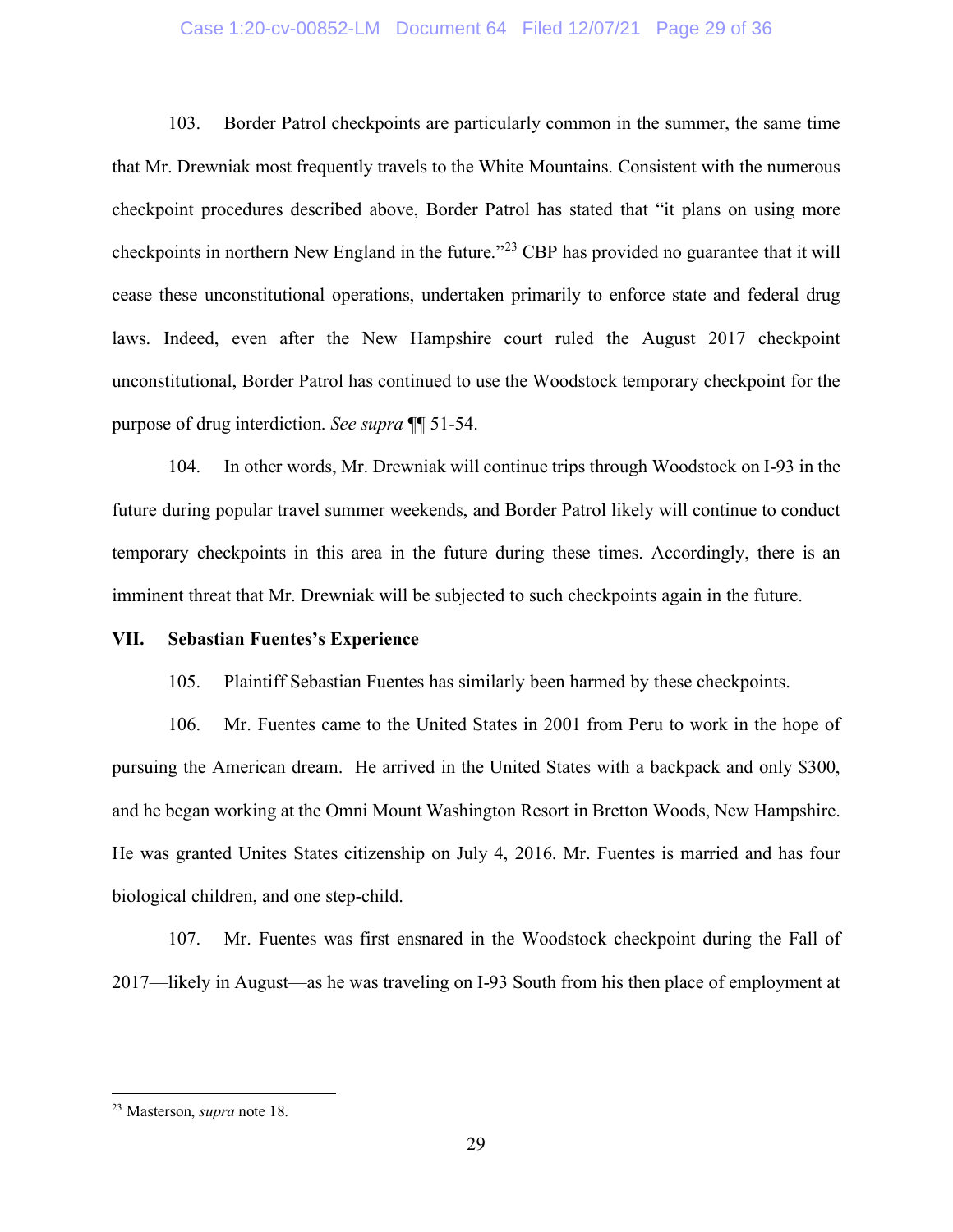#### Case 1:20-cv-00852-LM Document 64 Filed 12/07/21 Page 30 of 36

the Omni Mount Washington Resort to his home in Thornton, New Hampshire—a town in the White Mountains that is directly south of Woodstock.

108. Mr. Fuentes was deeply troubled by his experience in this checkpoint, and he subsequently went through the Woodstock checkpoint when it was set up on August 21, 2018 and June 9, 2019 to chronicle by video his experience in these checkpoints, how they are conducted, and his objection to them.

109. These checkpoints harmed Mr. Fuentes by invading his right to freedom of movement.

110. There is a substantial risk that Mr. Fuentes will be harmed in a similar way in the future. Living one town south of Woodstock and just over five driving miles from where the checkpoint occurred, Mr. Fuentes drives in the precise location of the Woodstock checkpoints virtually every day, including when driving southbound on I-93 towards his home (i) from his current place of employment at the Mountain View Grand Resort and Spa in Whitefield, New Hampshire (at least five days a week), and (ii) from where his children live in the North Country of New Hampshire (Littleton) and the Northeast Kingdom of Vermont. As Border Patrol likely will continue to conduct temporary checkpoints in this area in the future at this location, there is an imminent threat that Mr. Fuentes will be subjected to such checkpoints again in the future.

#### **CAUSES OF ACTION**

### **COUNT ONE – FOURTH AMENDMENT** *Plaintiff Jesse Drewniak Against Defendant Border Patrol Agent Mark A. Qualter (individual capacity)* **(***BIVENS***)**

111. The foregoing allegations in the preceding paragraphs are re-alleged and incorporated herein by reference.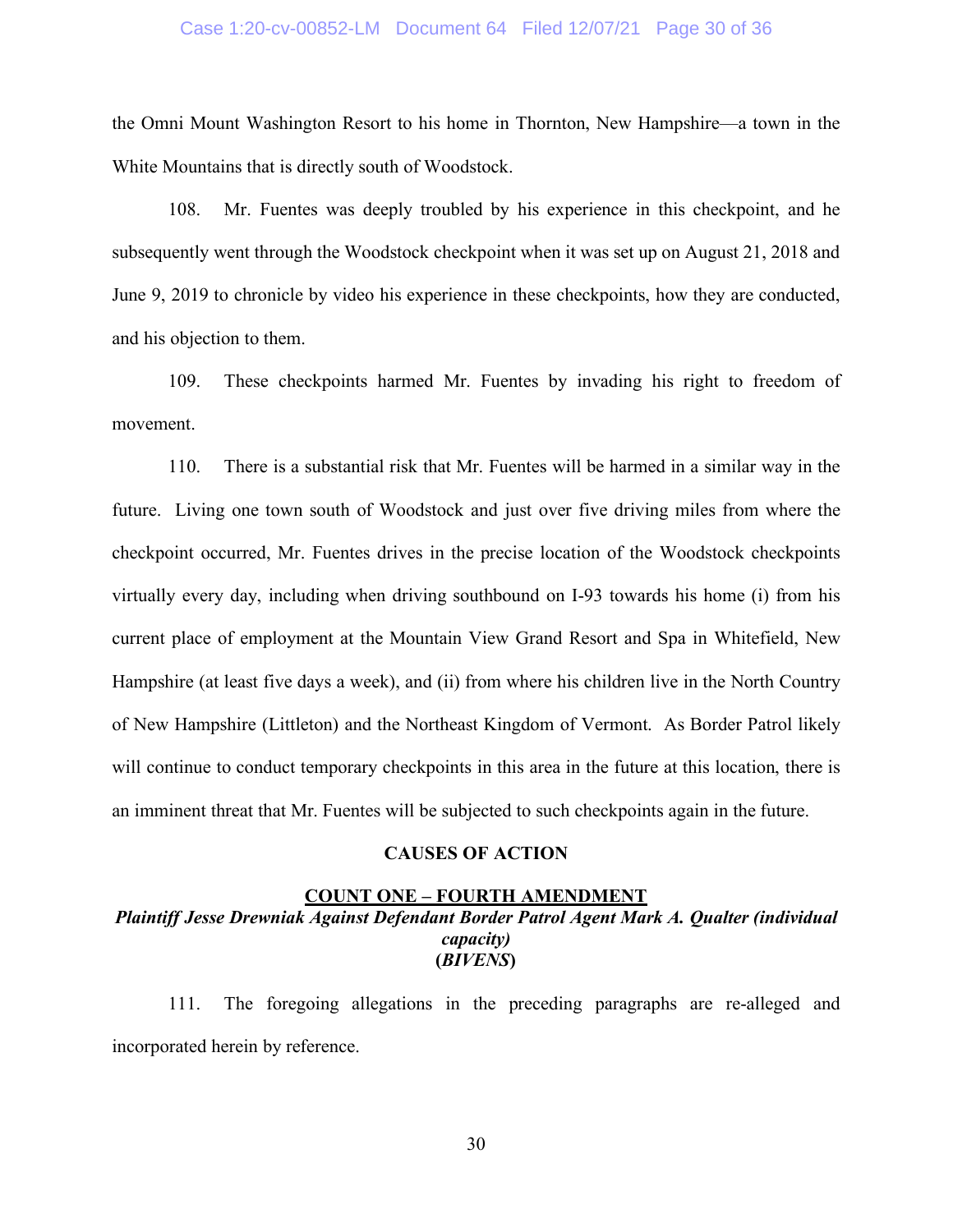### Case 1:20-cv-00852-LM Document 64 Filed 12/07/21 Page 31 of 36

112. The Fourth Amendment to the U.S. Constitution prohibits "unreasonable searches and seizures."

113. It is clearly established law that a warrantless checkpoint for the primary purpose of drug interdiction violates the Fourth Amendment. *See City of Indianapolis v. Edmond*, 531 U.S. 32, 41-42 (2000); *see also* 8 U.S.C. § 1357(a)(3) (limiting authority to conduct stops and warrantless searches, including at traffic checkpoints, on vessels, trains, aircraft, or other vehicles anywhere within "a reasonable distance from any external boundary of the United States" only "*for the purpose of patrolling the border to prevent the illegal entry of aliens into the United States*") (emphasis added).

114. In violation of this clearly established law, Defendant Border Patrol Agent Mark A. Qualter erected a warrantless checkpoint in August 2017 for the primary purpose of drug interdiction, and searched and seized Mr. Drewniak as part of this unconstitutional checkpoint, causing him harm.

115. Defendant Qualter acted with a malicious intention to deprive Mr. Drewniak of his rights or to do him injury. *See Carlson v. Green*, 446 U.S. 14, 22 (1980) ("punitive damages may be awarded in a *Bivens* suit").<sup>[24](#page-30-0)</sup>

# **COUNT TWO – INJUNCTIVE AND DECLARATORY RELIEF (28 U.S.C. § 2201)** *All Plaintiffs Against Defendants United States Customs and Border Protection, United States Border Patrol, Chief Robert N. Garcia, and Acting Chief Richard J. Fortunato (official capacity)*

116. The foregoing allegations in the preceding paragraphs are re-alleged and incorporated herein by reference.

117. Plaintiffs are entitled to declaratory and injunctive relief. CBP and Border Patrol have a practice and/or custom of conducting unconstitutional Border Patrol checkpoints in

<span id="page-30-0"></span><sup>24</sup> *See supra* note 1.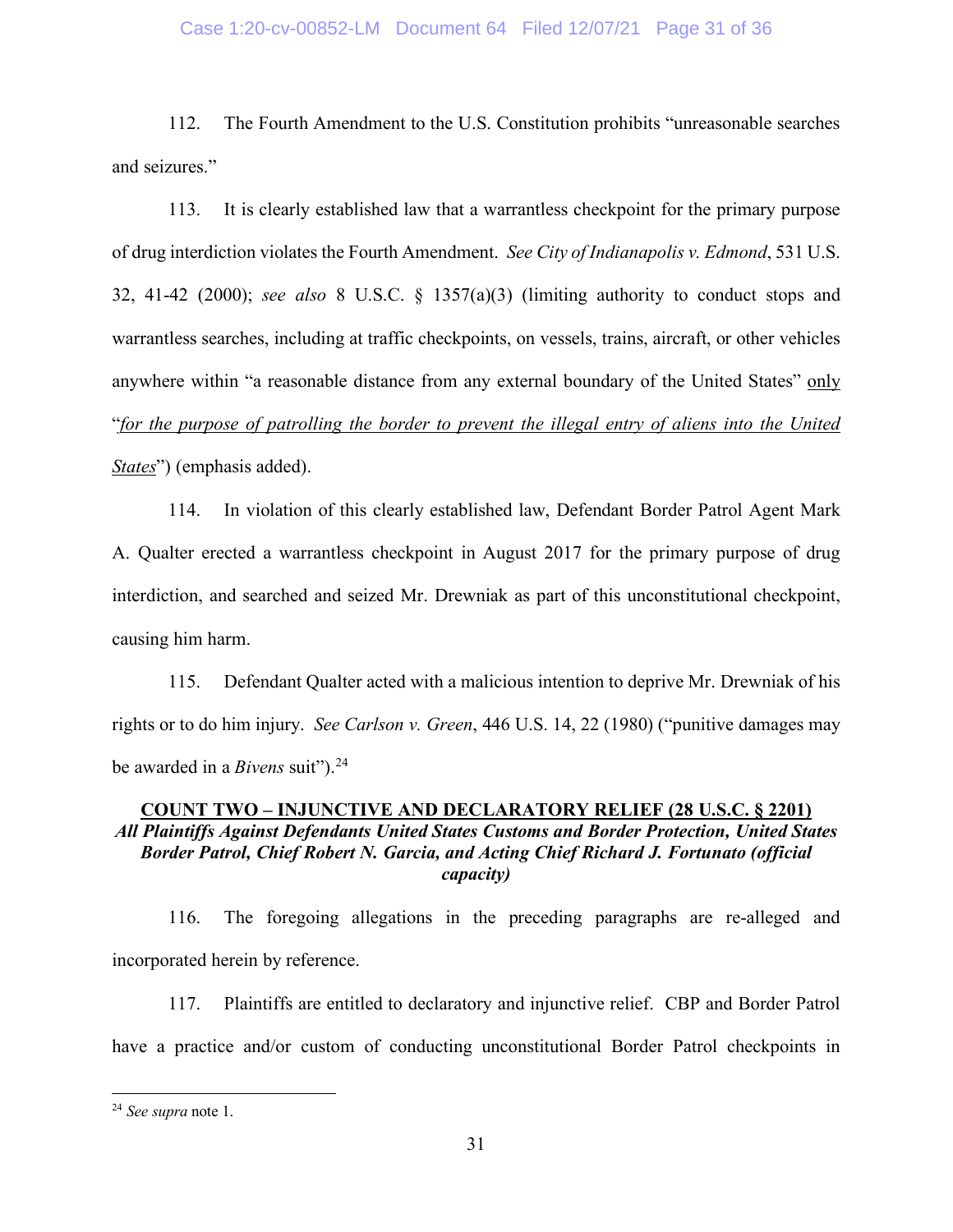#### Case 1:20-cv-00852-LM Document 64 Filed 12/07/21 Page 32 of 36

northern New England, including in Woodstock, New Hampshire approximately 90 driving miles from the Canadian border.

118. A ripe and justiciable controversy exists with regard to the circumstances and legality of Plaintiffs' detention.

119. As a result, Plaintiffs are entitled to a declaration in their favor pursuant to 28 U.S.C. § 2201 that the August 2017 Border Patrol checkpoint and other checkpoints in which they were detained violated the Fourth Amendment for two independent reasons—namely, the checkpoints (i) were for the purpose of drug interdiction, and (ii) unreasonably seized Plaintiffs without a warrant or reasonable suspicion because the checkpoints' effectiveness (if any) at minimizing illegal entry from the border was outweighed by the degree of intrusion on their individual rights.

120. Plaintiffs are also entitled to two separate injunctions that reflect the two independent Fourth Amendment violations presented by these checkpoints.

121. First, this Court must preliminarily and permanently enjoin CBP, Border Patrol, former Chief Border Patrol Agent Robert N. Garcia, and Acting Chief Border Patrol Agent Richard J. Fortunato from operating additional unconstitutional Border Patrol checkpoints in New Hampshire for the purpose of drug interdiction. *See Edmond*, 531 U.S. at 41-42; 8 U.S.C. § 1357(a)(3) (limiting authority to conduct stops and warrantless searches, including at traffic checkpoints, on vessels, trains, aircraft, or other vehicles anywhere within "a reasonable distance from any external boundary of the United States" only "*for the purpose of patrolling the border to prevent the illegal entry of aliens into the United States*") (emphasis added).

122. Second, this Court must preliminarily and permanently enjoin CBP, Border Patrol, former Chief Garcia, and Acting Chief Fortunato from operating additional unconstitutional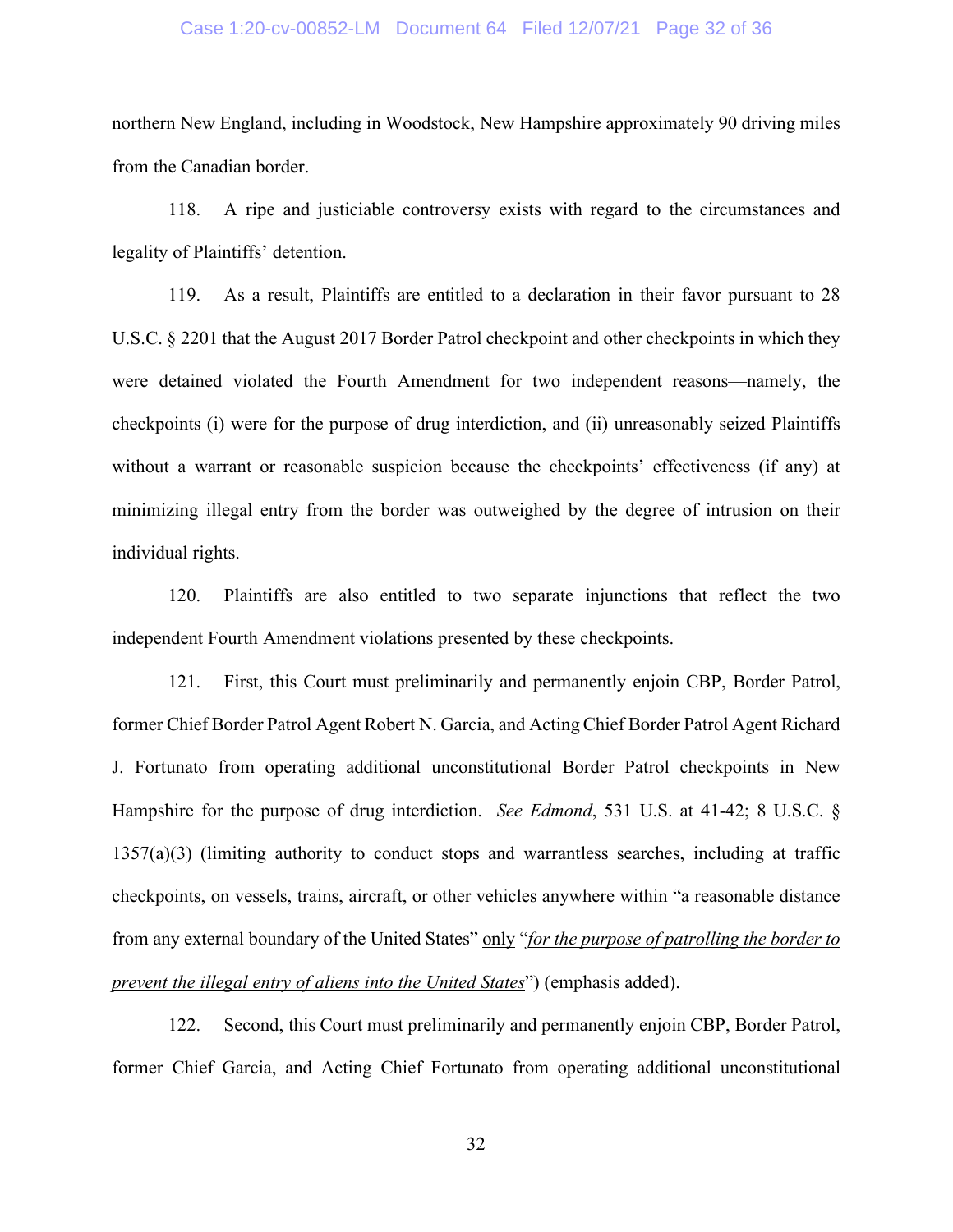### Case 1:20-cv-00852-LM Document 64 Filed 12/07/21 Page 33 of 36

Border Patrol checkpoints on I-93 in Woodstock, New Hampshire that seize individuals without a warrant or reasonable suspicion. The facts of these individual checkpoints indicate that their purported effectiveness (if any) at minimizing illegal entries from the Canadian border is outweighed by the degree of intrusion on individual rights. *See, e.g.*, *Martinez-Fuerte*, 428 U.S. at 554, 558. For example, during the course of the Woodstock checkpoint from 2017 to 2019, Border Patrol has uncovered only a relatively small number of undocumented individuals (none of whom have been identified as crossing the Canadian border), while it has detained thousands of individuals without a warrant or reasonable suspicion of criminal activity.

123. Because of this practice and/or custom, Mr. Drewniak and Mr. Fuentes have suffered and will continue to suffer irreparable harm—namely being deprived of their Fourth Amendment rights.

124. Unless restrained from doing so, CBP and Border Patrol will continue to violate the Fourth Amendment by enforcing this practice and/or custom of conducting Border Patrol checkpoints in New Hampshire that seize individuals without a warrant or reasonable suspicion. There is a substantial risk that harm from the unconstitutional checkpoint will recur.

125. The harm to Plaintiffs would outweigh the harm CBP and Border Patrol would suffer from the imposition of an injunction.

126. The public interest would not be adversely affected by an injunction.

#### **JURY DEMAND**

127. Plaintiffs demand a trial by jury in this action on any claim triable by a jury.

#### **PRAYER FOR RELIEF**

WHEREFORE, Plaintiffs respectfully request relief as follows: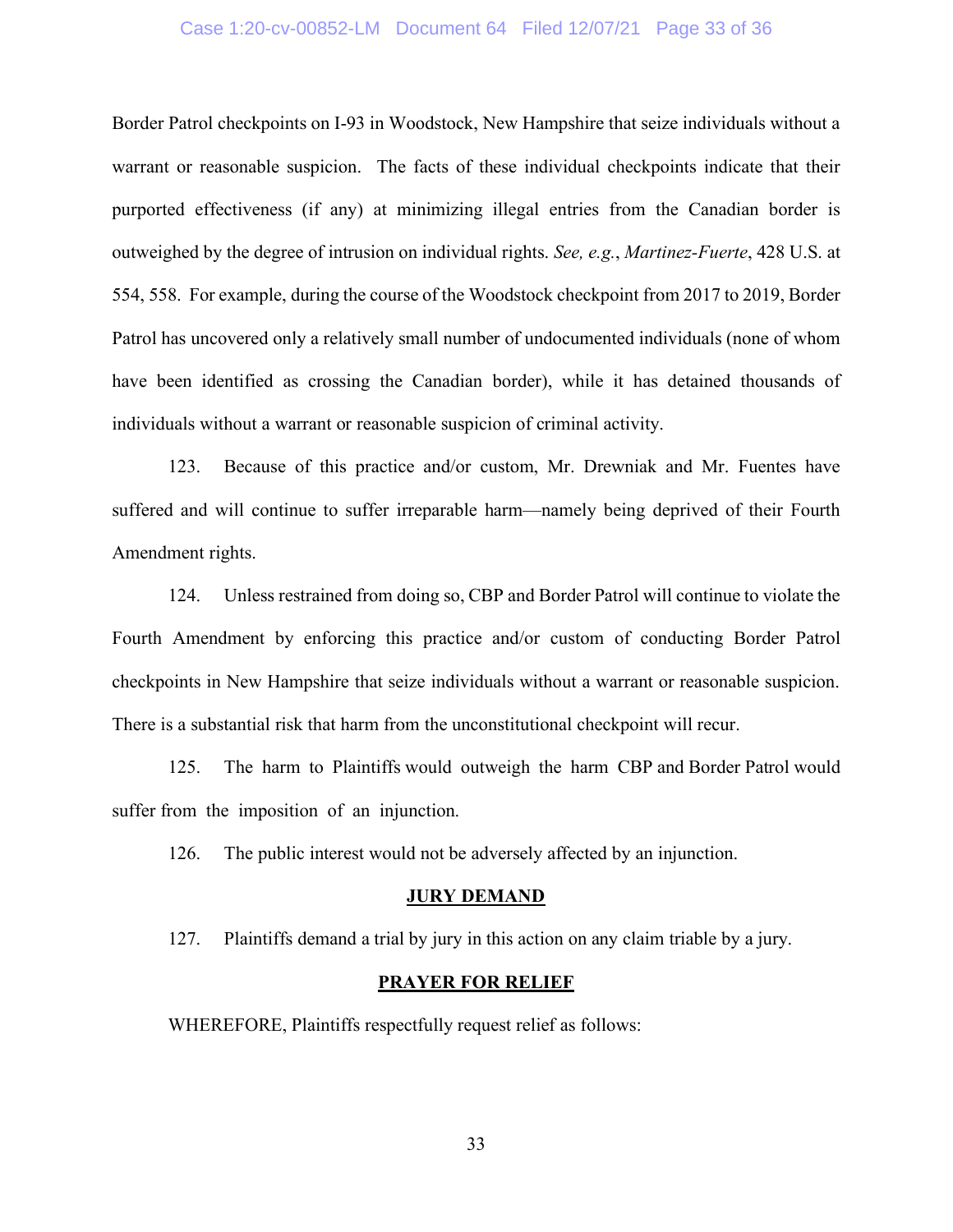A. Per Count I, grant compensatory and punitive damages in Plaintiff Jesse Drewniak's favor against Defendant Mark A. Qualter in an amount to be proven at trial<sup>[25](#page-33-0)</sup>;

B. Per Count II, declare that the August 2017 Border Patrol checkpoint and other checkpoints in which Plaintiffs were detained violated the Fourth Amendment to the United States Constitution because they (i) were for the purpose of drug interdiction, and (ii) unreasonably seized Plaintiffs without a warrant or reasonable suspicion because its effectiveness (if any) at minimizing illegal entry from the Canadian border was outweighed by the degree of intrusion on his individual rights;

C. Per Count II, preliminarily and permanently enjoin CBP, Border Patrol, former Chief Border Patrol Agent Robert N. Garcia, and Acting Chief Border Patrol Agent Richard J. Fortunato from operating unconstitutional Border Patrol checkpoints in New Hampshire for the purpose of drug interdiction;

D. Per Count II, preliminarily and permanently enjoin CBP, Border Patrol, former Chief Border Patrol Agent Robert N. Garcia, and Acting Chief Border Agent Richard J. Fortunato from operating unconstitutional Border Patrol checkpoints on I-93 in Woodstock, New Hampshire that seize individuals without a warrant or reasonable suspicion because their purported effectiveness (if any) at minimizing illegal entry from the Canadian border is outweighed by the degree of intrusion on individual rights;

- E. Award reasonable costs and attorneys' fees; and
- F. Award such other relief as the Court deems just and equitable.

<span id="page-33-0"></span><sup>25</sup> *See supra* note 1.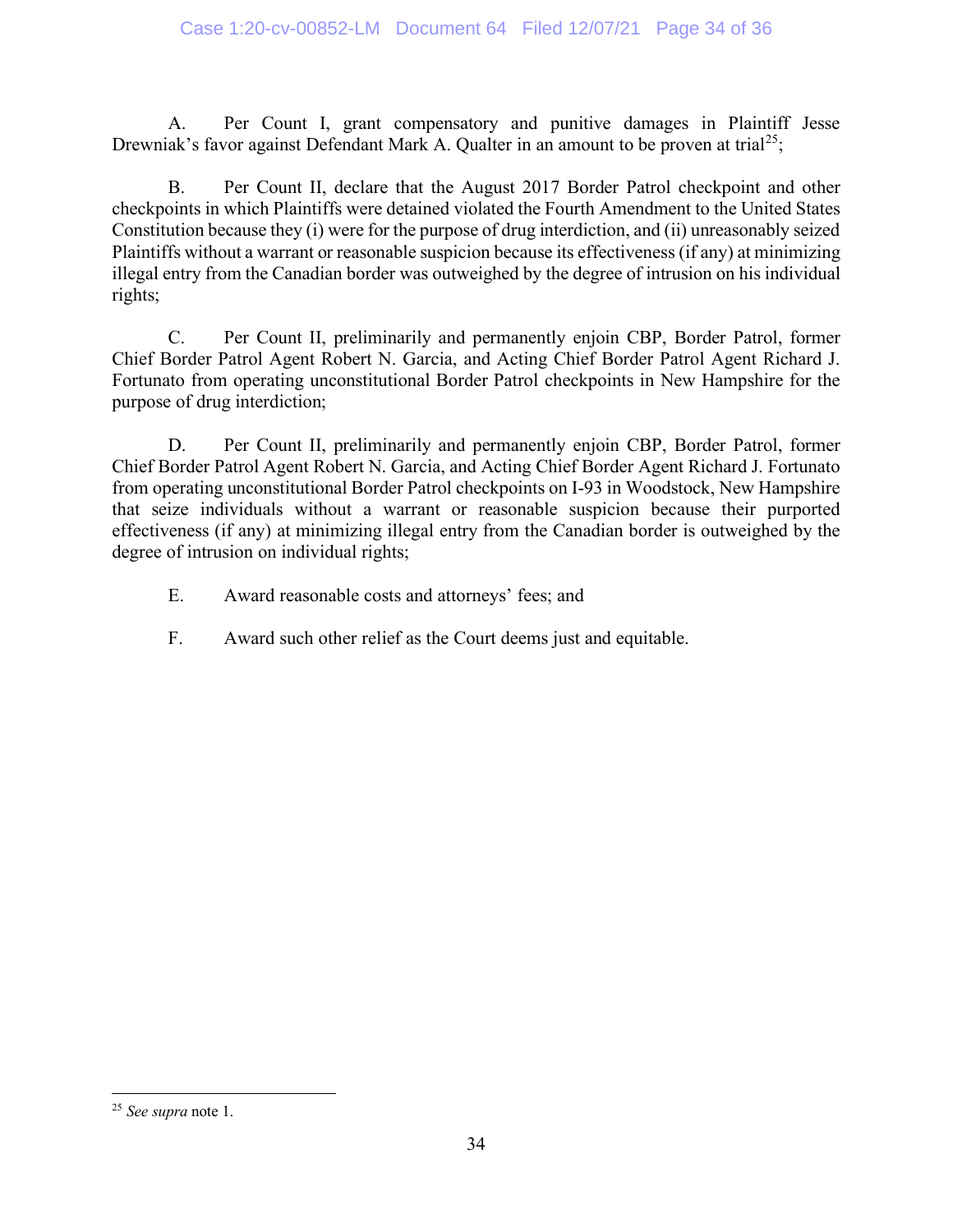### Respectfully submitted,

Jesse Drewniak and Sebastian Fuentes,

By and through their attorneys affiliated with the American Civil Liberties Union of New Hampshire Foundation, the American Civil Liberties Union of Maine Foundation, and the ACLU Foundation of Vermont,

### */s/ Gilles Bissonnette*

Gilles R. Bissonnette (N.H. Bar. No. 265393) SangYeob Kim (N.H. Bar No. 266657) Henry R. Klementowicz (N.H. Bar No. 21177) American Civil Liberties Union of New Hampshire 18 Low Avenue Concord, NH 03301 Tel. 603.224.5591 [gilles@aclu-nh.org](mailto:gilles@aclu-nh.org)  [sangyeob@aclu-nh.org](mailto:sangyeob@aclu-nh.org) [henry@aclu-nh.org](mailto:henry@aclu-nh.org)

# */s/ Zachary L. Heiden*

Zachary L. Heiden*\** American Civil Liberties Union of Maine Foundation P.O. Box 7860 Portland, Maine 04112 Tel. 207.619.6224 [heiden@aclumaine.org](mailto:heiden@aclumaine.org)

### */s/ Emma E. Bond*

Emma E. Bond*\** American Civil Liberties Union of Maine Foundation P.O. Box 7860 Portland, Maine 04112 Tel. 207.619.8687 [ebond@aclumaine.org](mailto:ebond@aclumaine.org)

#### */s/ Lia Ernst*

Lia Ernst*\** James Diaz*\** ACLU Foundation of Vermont 90 Main Street Montpelier, VT 05602 Tel. 802.223.6304 [lernst@acluvt.org](mailto:lernst@acluvt.org) [jdiaz@acluvt.org](mailto:jdiaz@acluvt.org)